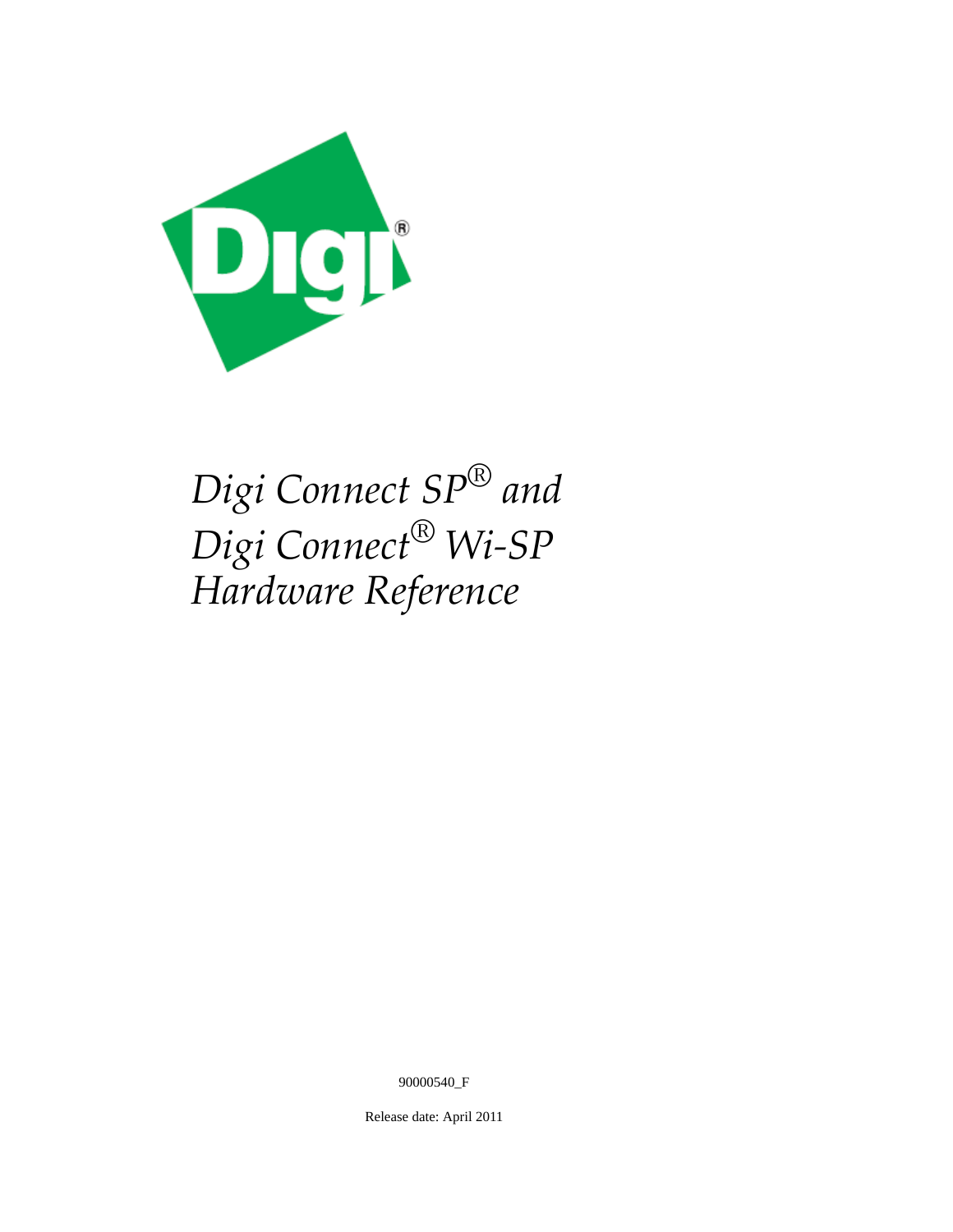© 2011 Digi International Inc. All Rights Reserved.

Digi, Digi International, the Digi logo, a Digi International Company, Digi Connect SP, Digi Connect Wi-SP, Net +, NET + OS, Net+Works are trademarks or registered trademarks of Digi International, Inc. in the United States and other countries worldwide. All other trademarks are the property of their respective owners.

All other trademarks mentioned in this document are the property of their respective owners. Information in this document is subject to change without notice and does not represent a commitment on the part of Digi International.

Digi provides this document "as is," without warranty of any kind, either expressed or implied, including, but not limited to, the implied warranties of fitness or merchantability for a particular purpose. Digi may make improvements and/or changes in this manual or in the product(s) and/or the program(s) described in this manual at any time.

This product could include technical inaccuracies or typographical errors. Changes are periodically made to the information herein; these changes may be incorporated in new editions of the publication.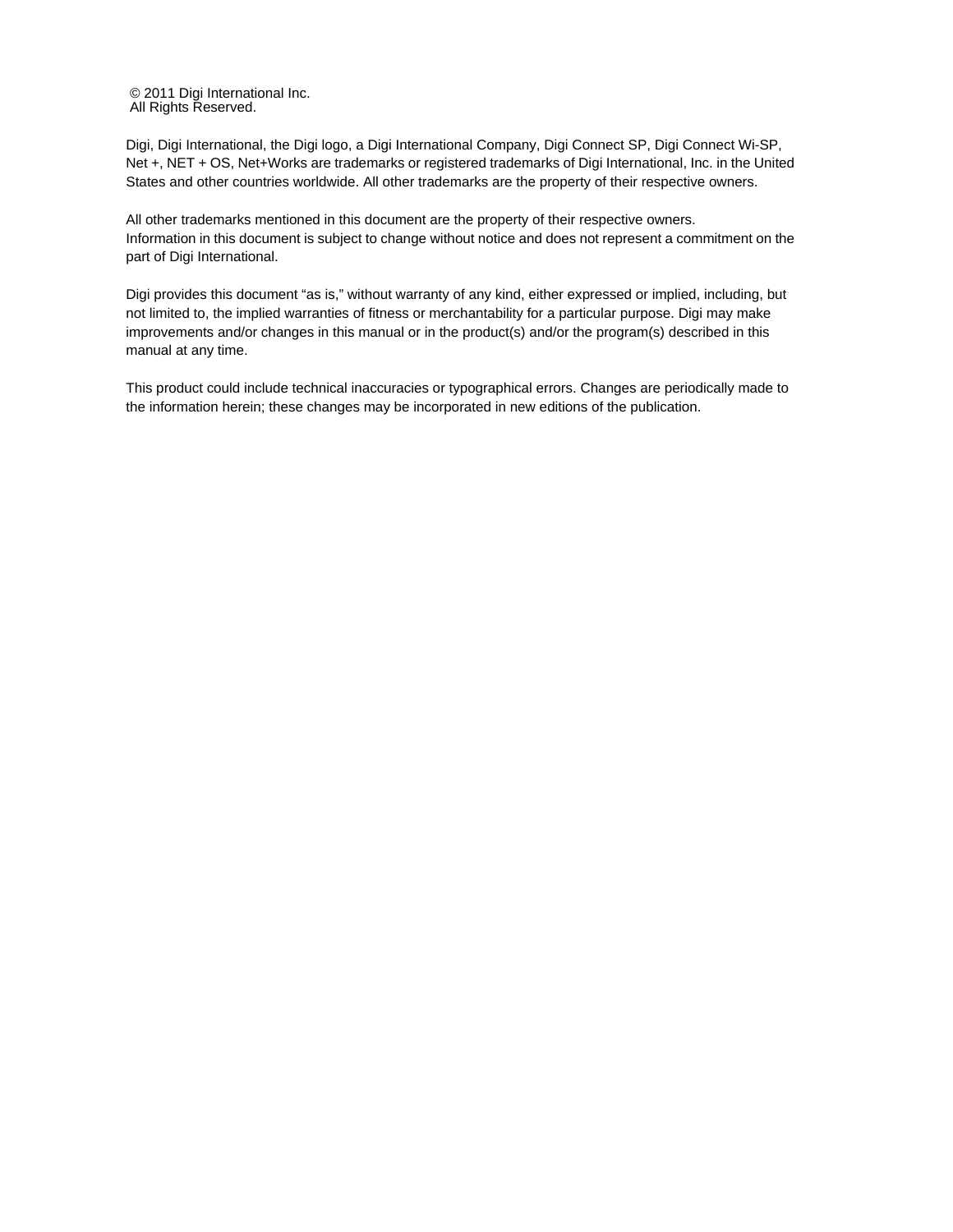## *About This Guide*

## <span id="page-2-0"></span>**Purpose**

The purpose of this guide is to assist developers creating custom embedded software for the Digi Connect SP and Digi Connect Wi-SP platform using the NET+OS operating system and tools.

## <span id="page-2-1"></span>**Related Documentation**

See the *NS7520 Hardware Reference* for information on the NS7520 chip. See the *NET+Works BSP Porting Guide* for additional programming information.

## <span id="page-2-2"></span>**Support Information**

To get help with a question or technical problem or make comments and recommendations about Digi products and documentation, use the following contact information.

| General |  |
|---------|--|
|---------|--|

| General              | <b>Customer Service and Support</b> |
|----------------------|-------------------------------------|
| Digi International   | United States: 1 877-912-3444       |
| 11001 Bren Road East | Other Locations: 1952-912-3444      |
| Minnetonka, MN 55343 | www.digiembedded.com/support        |
| U.S.A.               | www.digiembedded.com                |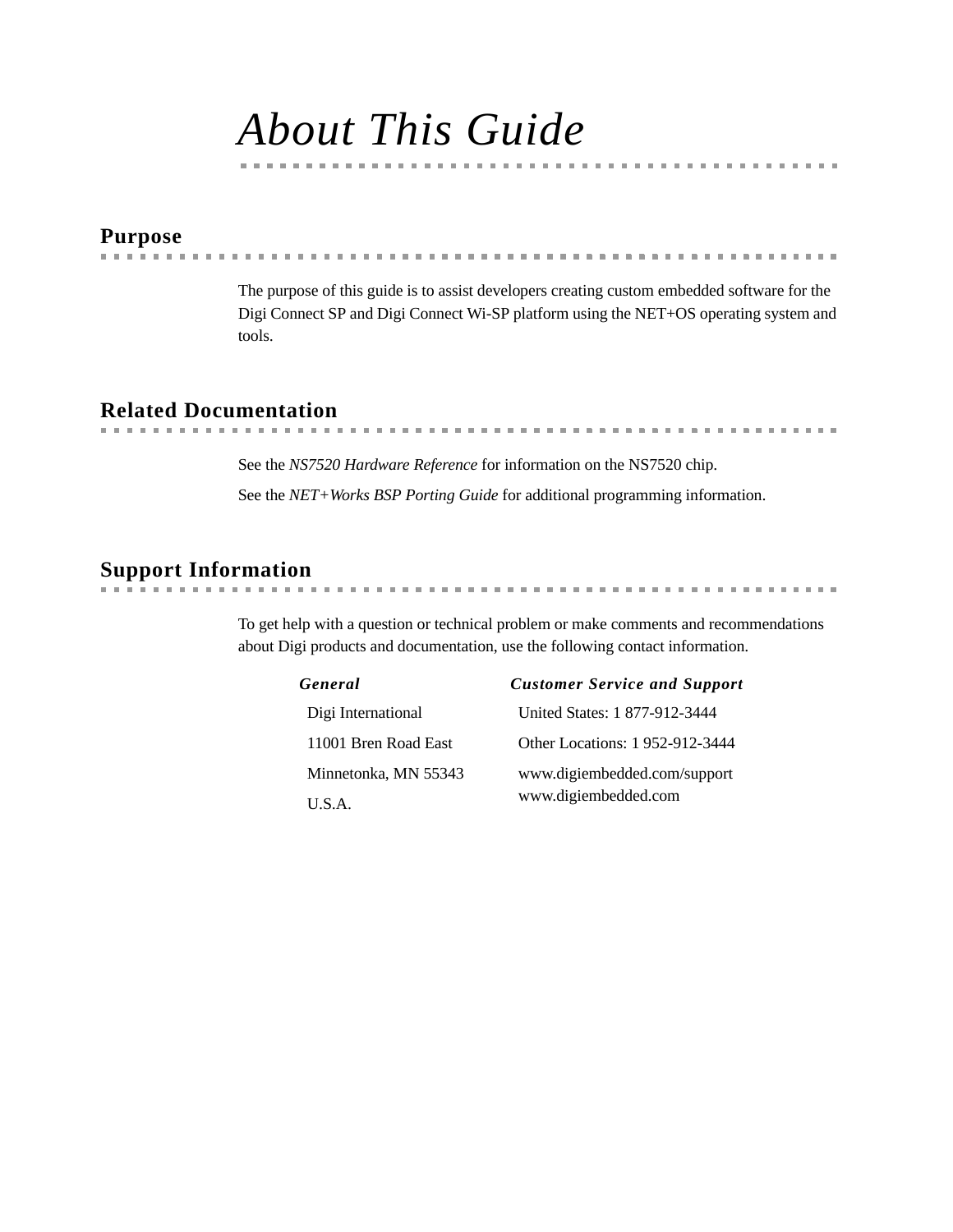# Contents

| Chapter 1: Introducing the Digi Connect SP & Digi Connect Wi-SP Hardware  6 |  |
|-----------------------------------------------------------------------------|--|
|                                                                             |  |
|                                                                             |  |
|                                                                             |  |
|                                                                             |  |
|                                                                             |  |
|                                                                             |  |
|                                                                             |  |
|                                                                             |  |
| <b>Chapter 2:</b>                                                           |  |
|                                                                             |  |
|                                                                             |  |
|                                                                             |  |
|                                                                             |  |
|                                                                             |  |
|                                                                             |  |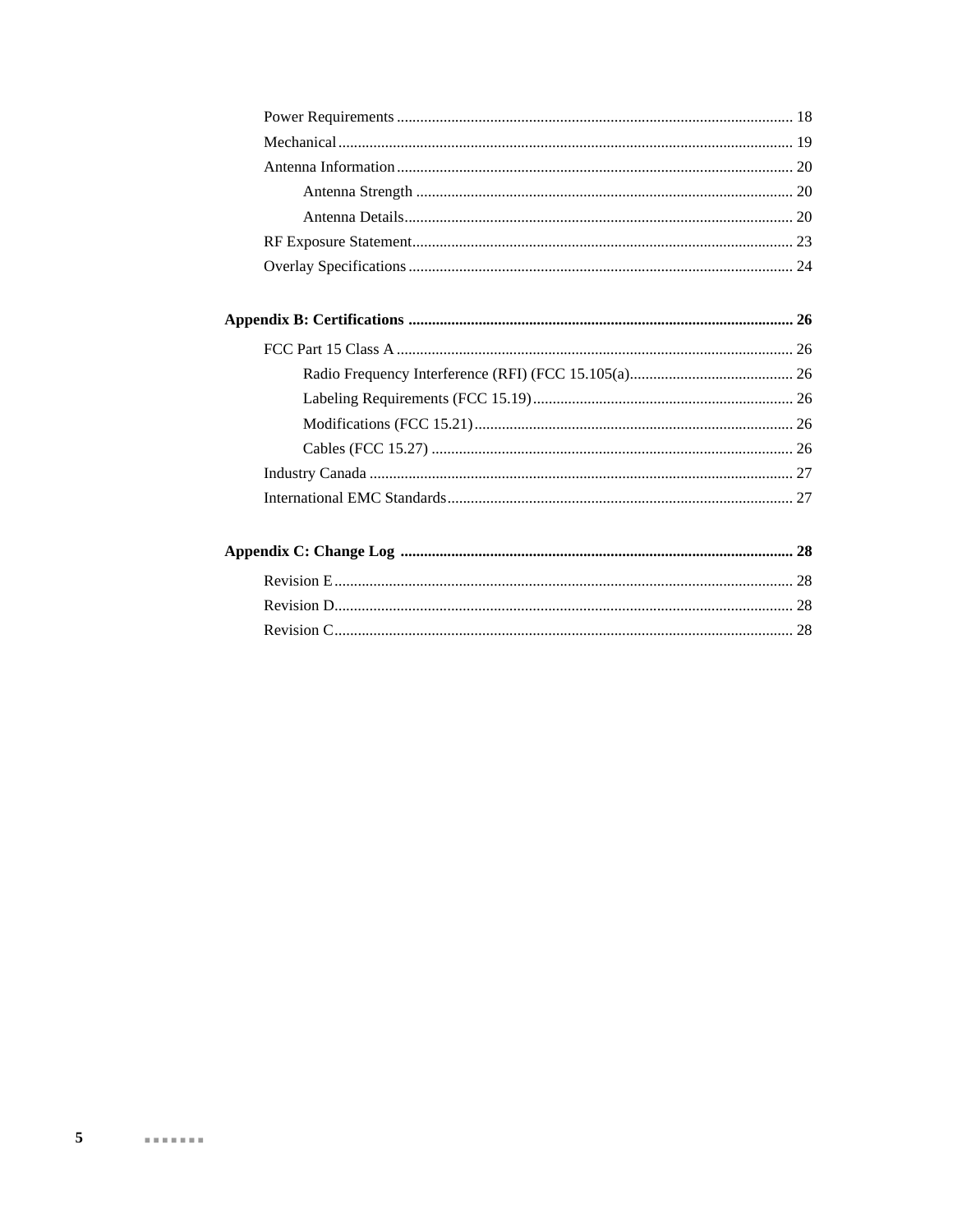# <span id="page-5-0"></span>*Introducing the Digi Connect SP & Digi Connect Wi-SP Hardware*

**CHAPTER 1**

## <span id="page-5-1"></span>**Hardware Overview**

The following figure identifies various Digi Connect SP and Digi Connect Wi-SP connectors, LEDs and switches.

#### **Digi Connect SP Hardware Overview**



**Note:** MEI switches and the Reset button are in the same location for both the Digi Connect SP and Digi Connect Wi-SP.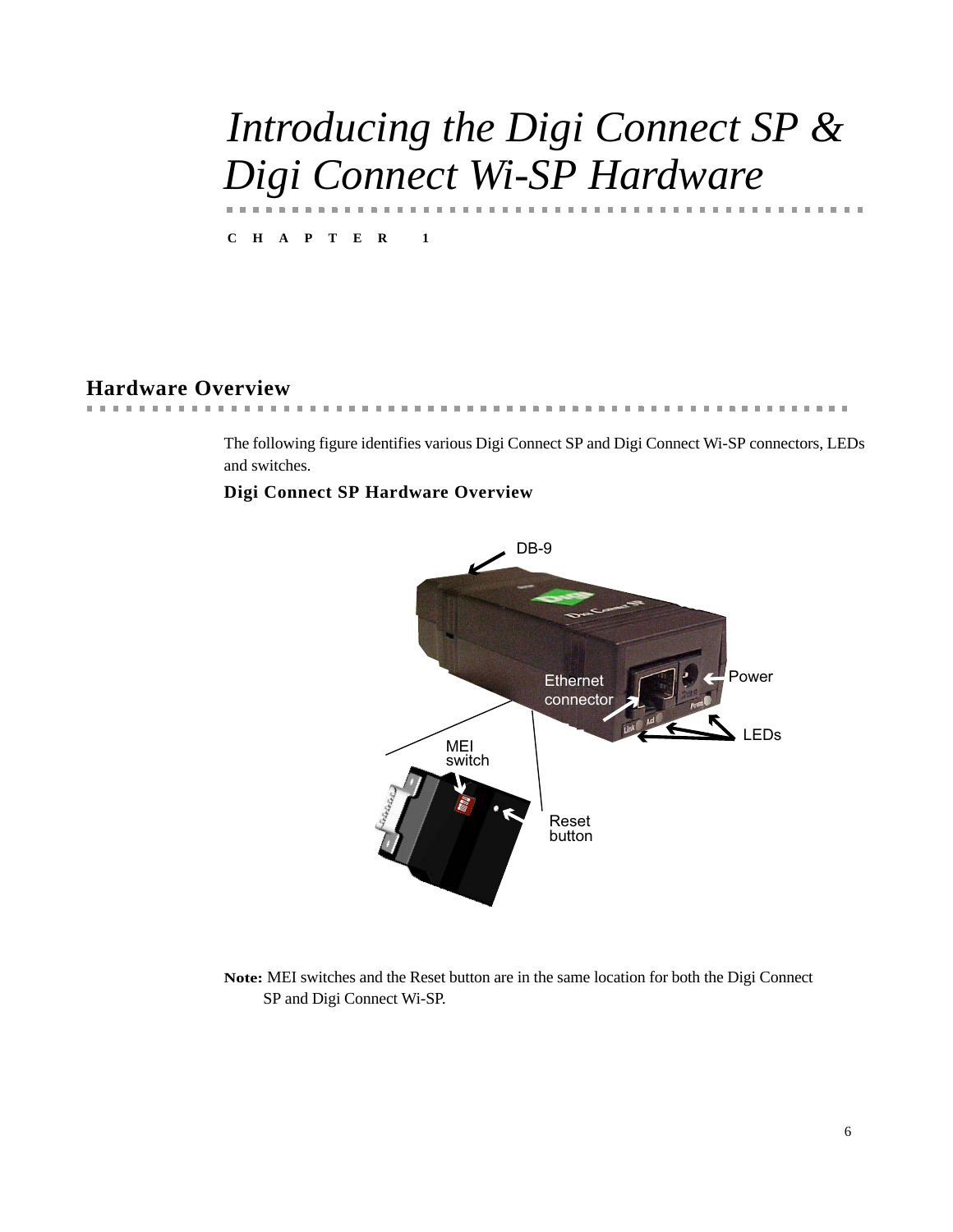## **Digi Connect Wi-SP Overview**



## <span id="page-6-0"></span>**LEDs**

in in

Digi Connect SP and Digi Connect Wi-SP have three LEDs. Two LEDs are connected directly to the hardware; the other is software programmable. See the following table for more information.

 $\mathbf{R}$  ,  $\mathbf{R}$  ,  $\mathbf{R}$  ,  $\mathbf{R}$  ,  $\mathbf{R}$ 

in. **B. B. B.** 

| <b>LED Descriptions</b> |                   |                                                                                                                                                                          |  |  |  |
|-------------------------|-------------------|--------------------------------------------------------------------------------------------------------------------------------------------------------------------------|--|--|--|
| <b>LED</b>              | Color             | <b>Purpose</b>                                                                                                                                                           |  |  |  |
| Power                   | Red (labeled PWR) | This LED is software programmable. The default is that<br>this LED indicates power (and is therefore always on).<br>See "LEDs" on page 15 for more information           |  |  |  |
| Link                    | Green             | Network link status:<br>On - unit is associated with an access point<br>Blinking slowly - unit is in ad hoc mode<br>Blinking quickly - unit is scanning for a<br>network |  |  |  |
| ACT                     | Yellow            | This LED is wired to the Ethernet hardware.<br>On indicates bad initialization<br>Off indicates ready<br>Blinking indicates network activity                             |  |  |  |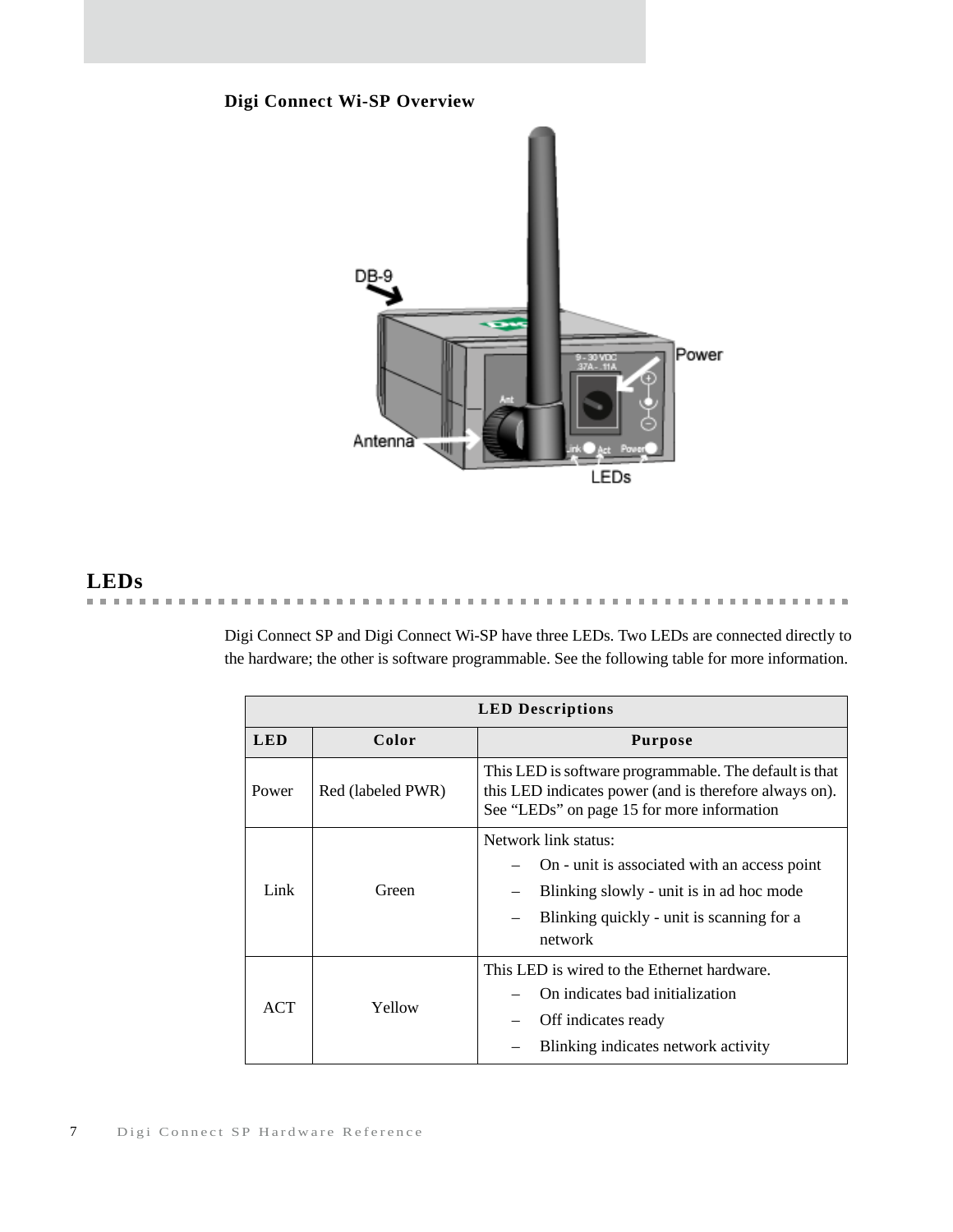## <span id="page-7-2"></span><span id="page-7-0"></span>**Reset Button**

The behavior of the reset button is user-defined. [See "Reset Button" on page 16](#page-15-2) and the *NS520 BSP Porting Guide* for LED programming information.

 $\sim$  $\sim$  $\sim$ 

## <span id="page-7-1"></span>**Antenna**

. . . . . . . . . . 

> The Digi Connect Wi-SP is available with 1 RP-SMA connector. The antenna is connected to the product with a reverse polarity SMA connector (sub-miniature size A). The antenna only fits on the product one way to ensure a proper connection. Another option for both signal reception and design flexibility is to use a 30cm antenna extension cord (Digi part number DC-ANT-E-24DP) with .5dB loss to separate the antenna from the product..



Caution: This Part 15 radio device operates on a non-interference basis with other devices operating at this frequency when using the antennae listed in the Antenna Specification table. Any changes or modification to user's authority to operate the device. the product not expressly approved by Digi International could void the

| <b>Antenna Description</b> |             |             |                                           |  |  |  |
|----------------------------|-------------|-------------|-------------------------------------------|--|--|--|
| <b>Type</b>                | Desktop     | Dipole      | $30 \text{ cm}$<br>Antenna Extension Cord |  |  |  |
| Part number                | DC-ANT-24DT | DC-ANT-24DP | DC-ANT-E-24DP                             |  |  |  |
| Gain                       | $1.8$ dBi   | 2 dBi       | $-.5dB$                                   |  |  |  |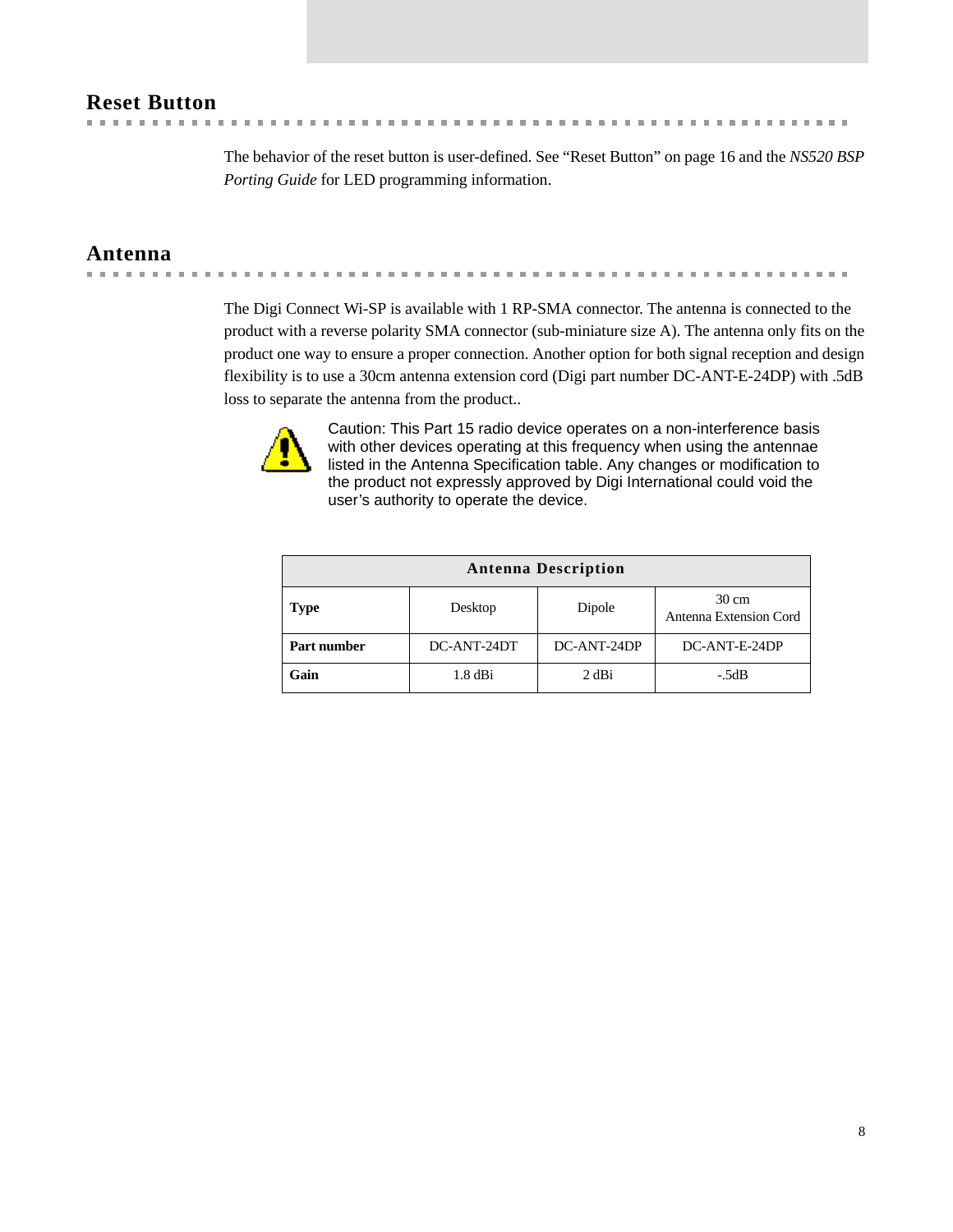# <span id="page-8-0"></span>**MEI 232/422/485 Switch Settings**

These switches set the MEI (multiple electrical interface) line protocol on the serial interface.

| <b>Function</b>           | <b>Switch Setting</b> |      |      |                         |  |  |
|---------------------------|-----------------------|------|------|-------------------------|--|--|
|                           |                       | 2    | 3    |                         |  |  |
| EIA-232                   | Up                    | Down | Down | Down                    |  |  |
| $EIA-422/485$ full-duplex | Down                  | Up   | Down | If up, termination.     |  |  |
| EIA-485 half-duplex       | Down                  | Down | Up   | If down, no termination |  |  |

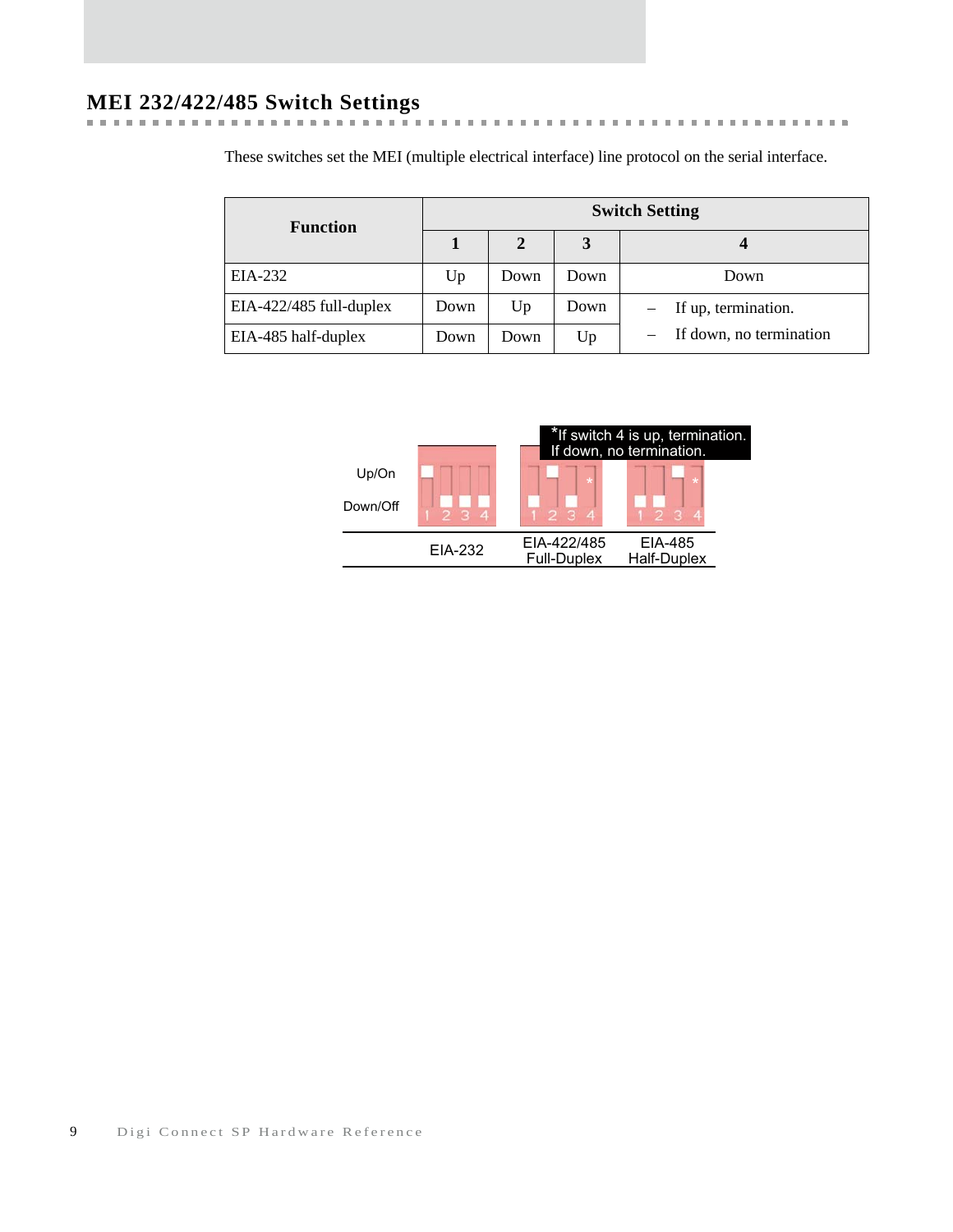## <span id="page-9-0"></span>**DB-9 Connector**

The figure and table provide information on DB-9 pin orientation and pin assignments.

 $\alpha$  $\alpha$  ## **DB-9 Pin Orientation**



| <b>DB-9 Pin Assignments</b> |            |                                   |                                      |  |  |
|-----------------------------|------------|-----------------------------------|--------------------------------------|--|--|
| Pin                         | EIA-232    | EIA-422/485<br><b>Full-Duplex</b> | <b>EIA-485</b><br><b>Half-Duplex</b> |  |  |
| 1                           | <b>DCD</b> | CTS-                              | Not used                             |  |  |
| 2                           | <b>RXD</b> | $RXD+$                            | $RXD+$                               |  |  |
| 3                           | TXD        | $TXD+$                            | $TXD+$                               |  |  |
| 4                           | <b>DTR</b> | RTS-                              | Not used                             |  |  |
| 5                           | <b>GND</b> | <b>GND</b>                        | <b>GND</b>                           |  |  |
| 6                           | <b>DSR</b> | RXD-                              | RXD-                                 |  |  |
| 7                           | <b>RTS</b> | $RTS+$                            | Not used                             |  |  |
| 8                           | <b>CTS</b> | $CTS+$                            | Not used                             |  |  |
| 9                           | <b>NA</b>  | TXD-                              | TXD-                                 |  |  |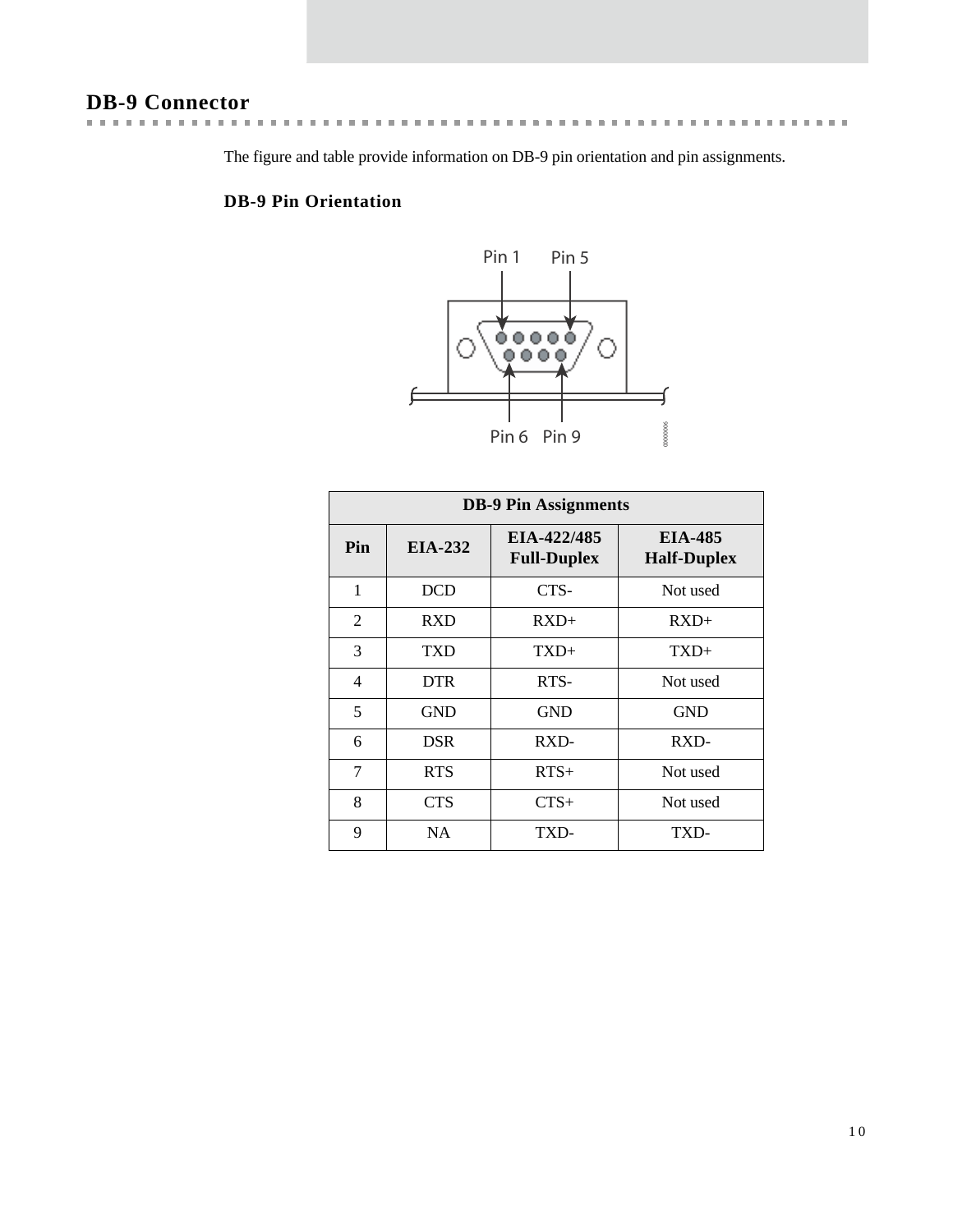## <span id="page-10-0"></span>**JTAG Interface**

 $\mathbb{R}^n$  $\sim$ 

The Digi Connect SP Development Kit is provided with the case opened, providing access to the JTAG interface which mates with a JTAG debugger plug (for example, the Macraigor Raven included in the kit). See the following table for pin assignments on the JTAG adapter block provided.

**. . . . . . . . . . . .** .

|                                                                                                                                                             | <b>JTAG Debugger Connector Pin Assignments</b> |      |            |            |            |            |            |            |            |            |       |        |            |
|-------------------------------------------------------------------------------------------------------------------------------------------------------------|------------------------------------------------|------|------------|------------|------------|------------|------------|------------|------------|------------|-------|--------|------------|
| Pin<br>Pin<br>Pin<br>Pin<br>Pin<br>Pin<br>Pin<br>Pin<br>Pin<br>Pin<br>Pin<br>Pin<br>Pin<br>Pin<br>12<br>13<br>7<br>14<br>$\mathbf{2}$<br>10<br>q<br>11<br>4 |                                                |      |            |            |            |            |            |            |            |            |       |        |            |
| $VCC+$                                                                                                                                                      | <b>GND</b>                                     | TRST | <b>GND</b> | <b>TDI</b> | <b>GND</b> | <b>TMS</b> | <b>GND</b> | <b>TCK</b> | <b>GND</b> | <b>TDO</b> | /SRST | $VCC+$ | <b>GND</b> |

**Digi Connect SP JTAG Debugger Connector**

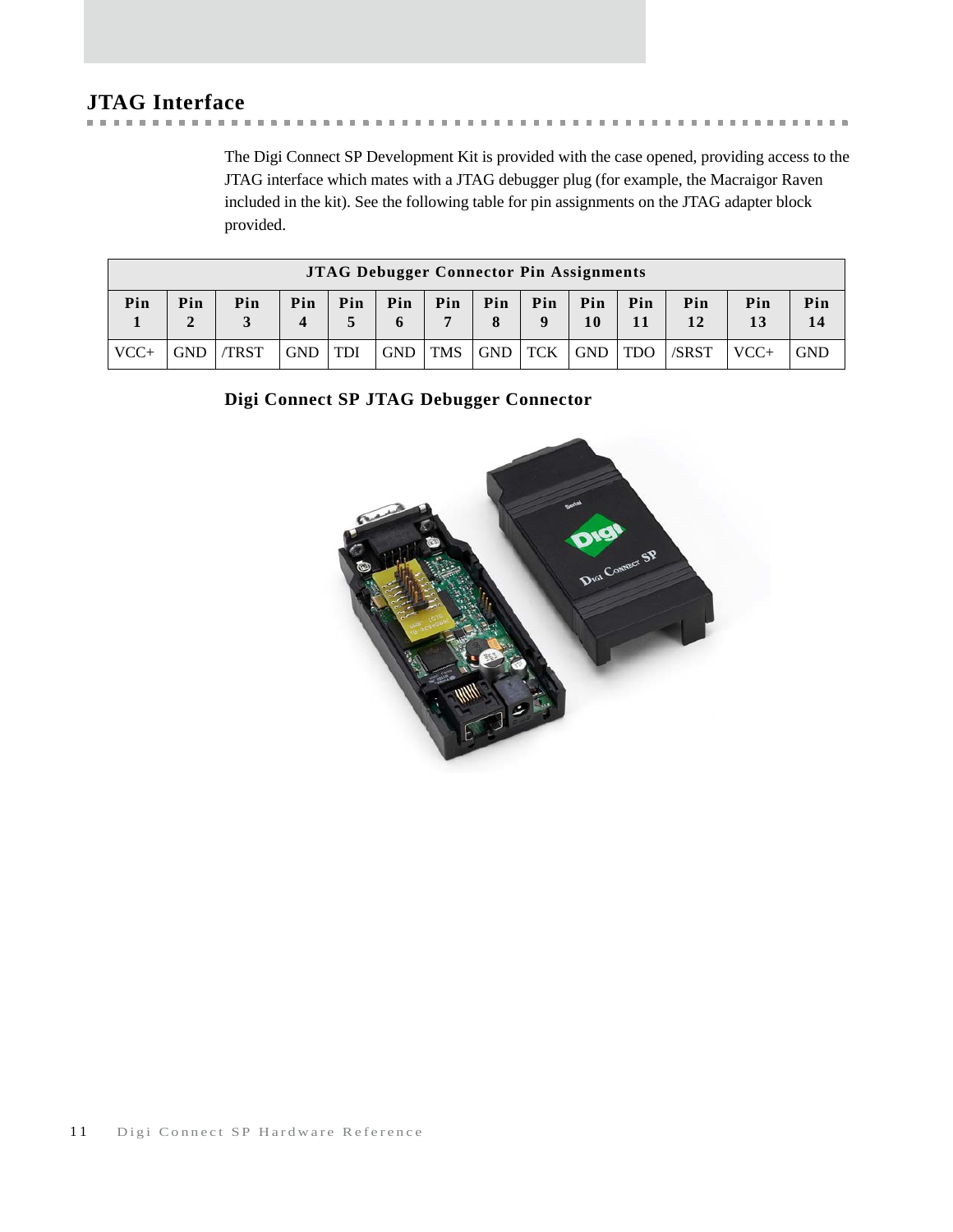## <span id="page-11-0"></span>**Power Jack**

The Power Jack is a locking barrel connector that accepts 9 to 30 VDC +/- 5%. The jack is labeled as P11 on the development board. The following table shows the polarity of the power jack.

**. . . . . . . . . . . .** .

| <b>Power Jack Polarity</b> |                   |  |  |  |
|----------------------------|-------------------|--|--|--|
| Contact                    | <b>Polarity</b>   |  |  |  |
| Center                     | $+9$ to $+30$ VDC |  |  |  |
| Outer                      | Ground            |  |  |  |

The following figure schematically represents the polarity of the power jack. Customers wishing to purchase the locking barrel connector for their DC supply, please contact Digi.

## **Power Jack Polarity, Schematic**

 $\sim$ 

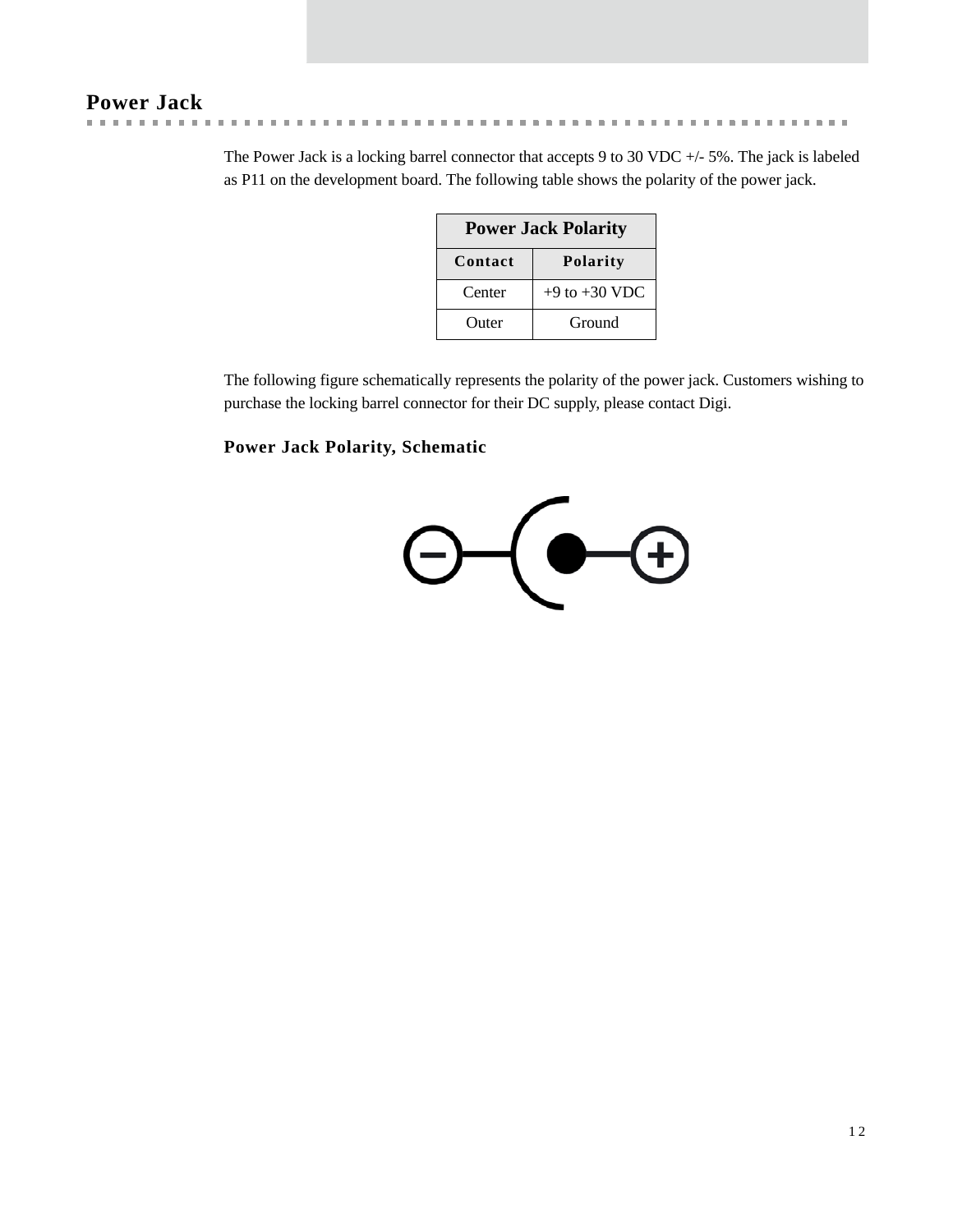# <span id="page-12-0"></span>*Programming Considerations*

**CHAPTER 2**

This chapter discusses programming considerations for the Digi Connect SP and Digi Connect Wi-SP and the NS7520 processor it is based on.

## <span id="page-12-1"></span>**GPIO**

## 

#### <span id="page-12-2"></span>**General Information**

The NS7520 processor supports 16 general purpose I/O (GPIO) pins, some of which are reserved for specific functions and some of which can be customized. These pins fall into three categories:

- **Those labeled "Reserved" in the following table are dedicated to a specific use and must** not be reprogrammed, or the unit may not operate correctly. Often, these pins are not connected to external interfaces.
- **Those labeled "Allocated" in the following table are exposed to an external interface and** allocated to a specific use by the software but can be customized safely with code modifications.
- **Those labeled "Available" are exposed to an external interface, not controlled directly by** the software, and can be customized.

#### <span id="page-12-3"></span>**GPIO Registers**

Two registers, named PORTA and PORTC, govern the 16 GPIO pins. Each register is responsible for eight pins, and each GPIO pin uses the following four bits to completely describe its behavior:

- Mode (CMODE)
- $\blacksquare$  Direction (CDIR)
- **Special function (CSF). This is only applicable to PORTC.**
- Data value

The first three bits describe the functionality of the GPIO pin. The data bit provides the current value of the pin when read and allows control of the value of an output pin when written.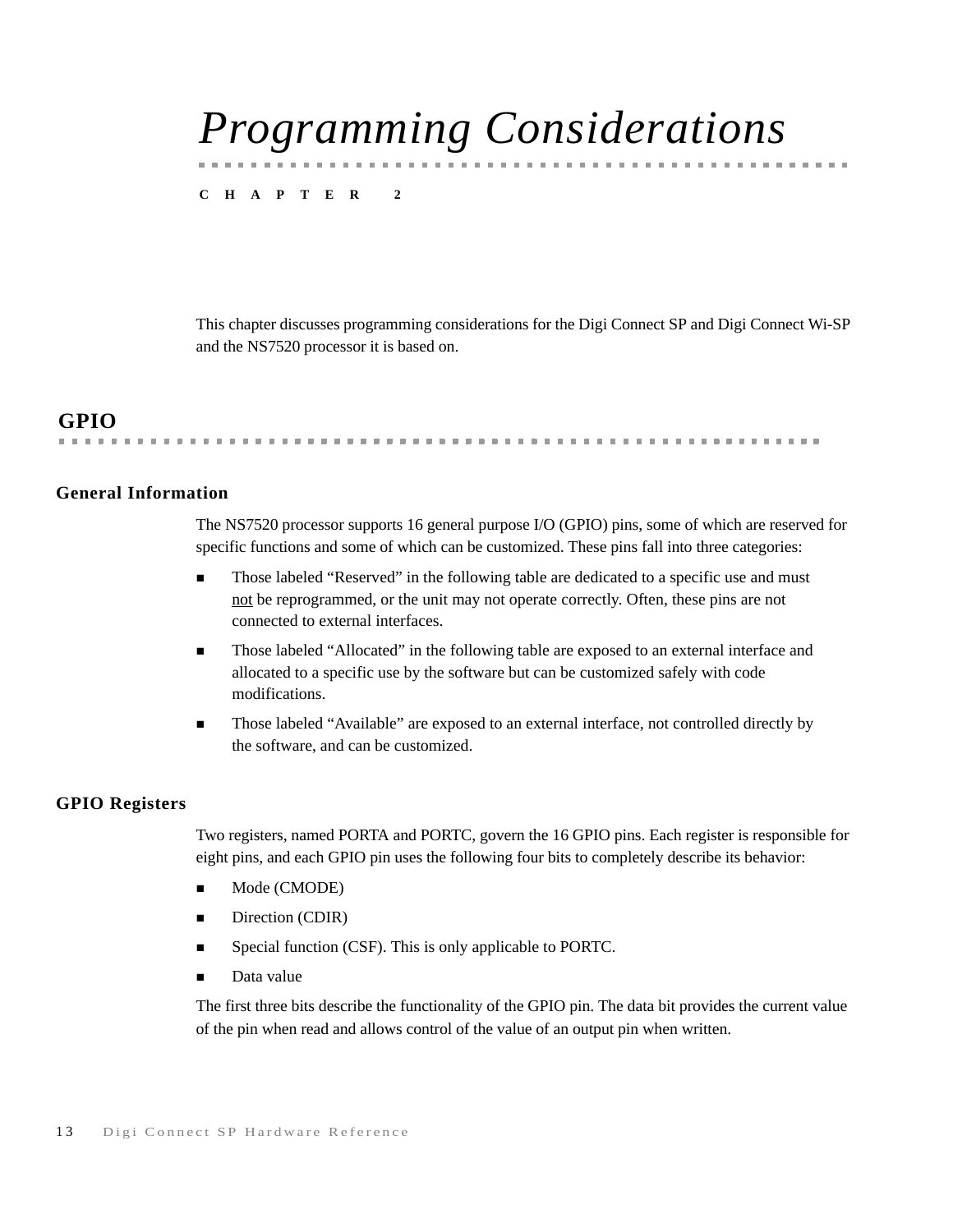| <b>GPIO Configuration</b> |             |  |  |  |
|---------------------------|-------------|--|--|--|
| Input                     | Output      |  |  |  |
| $CMODE = 0$               | $CMODE = 0$ |  |  |  |
| $CDIR = 0$                | $CDIR = 1$  |  |  |  |
| $CSF = 0$                 | $CSF = 0$   |  |  |  |

In order to configure a pin as either a GPIO input or GPIO output, the corresponding bit positions in the appropriate register must be configured according to the information in the following table:

Since each register controls 8 GPIO pins, it is safest to read the full 32 bit register, modify the bits corresponding to the pin, and then write the full 32 bits back. In this way, the behavior of other GPIO pins will be preserved.

For more information regarding the format and programming of the GPIO registers, see the *NS7520 Hardware Reference*.

## <span id="page-13-0"></span>**GPIO Pin Use**

|                               | <b>GPIO Pin Use</b> |                                   |                                                                                                                                                                                                                         |  |  |  |  |  |
|-------------------------------|---------------------|-----------------------------------|-------------------------------------------------------------------------------------------------------------------------------------------------------------------------------------------------------------------------|--|--|--|--|--|
| <b>Register Bit</b>           | Category            | External<br><b>Interface</b>      | <b>Description</b>                                                                                                                                                                                                      |  |  |  |  |  |
| PORTA7-<br>PORTA0             | Reserved            | NA.                               | NA.                                                                                                                                                                                                                     |  |  |  |  |  |
| PORTC7                        | Reserved            | NA.                               | NA.                                                                                                                                                                                                                     |  |  |  |  |  |
| PORTC <sub>6</sub>            | Allocated           | Connected to the<br>red LED       | Used as a power indicator (always on).<br>It could be reassigned as a general<br>purpose LED. It must remain a GPIO<br>output for the LED to operate correctly.<br>The LED is lit when the signal is a logic<br>"high." |  |  |  |  |  |
| PORTC <sub>5</sub>            | Available           | Connected to the<br>reset button. | It should be configured as a GPIO input.                                                                                                                                                                                |  |  |  |  |  |
| PORTC4-<br>PORTC <sub>0</sub> | Reserved            | NA                                | NA                                                                                                                                                                                                                      |  |  |  |  |  |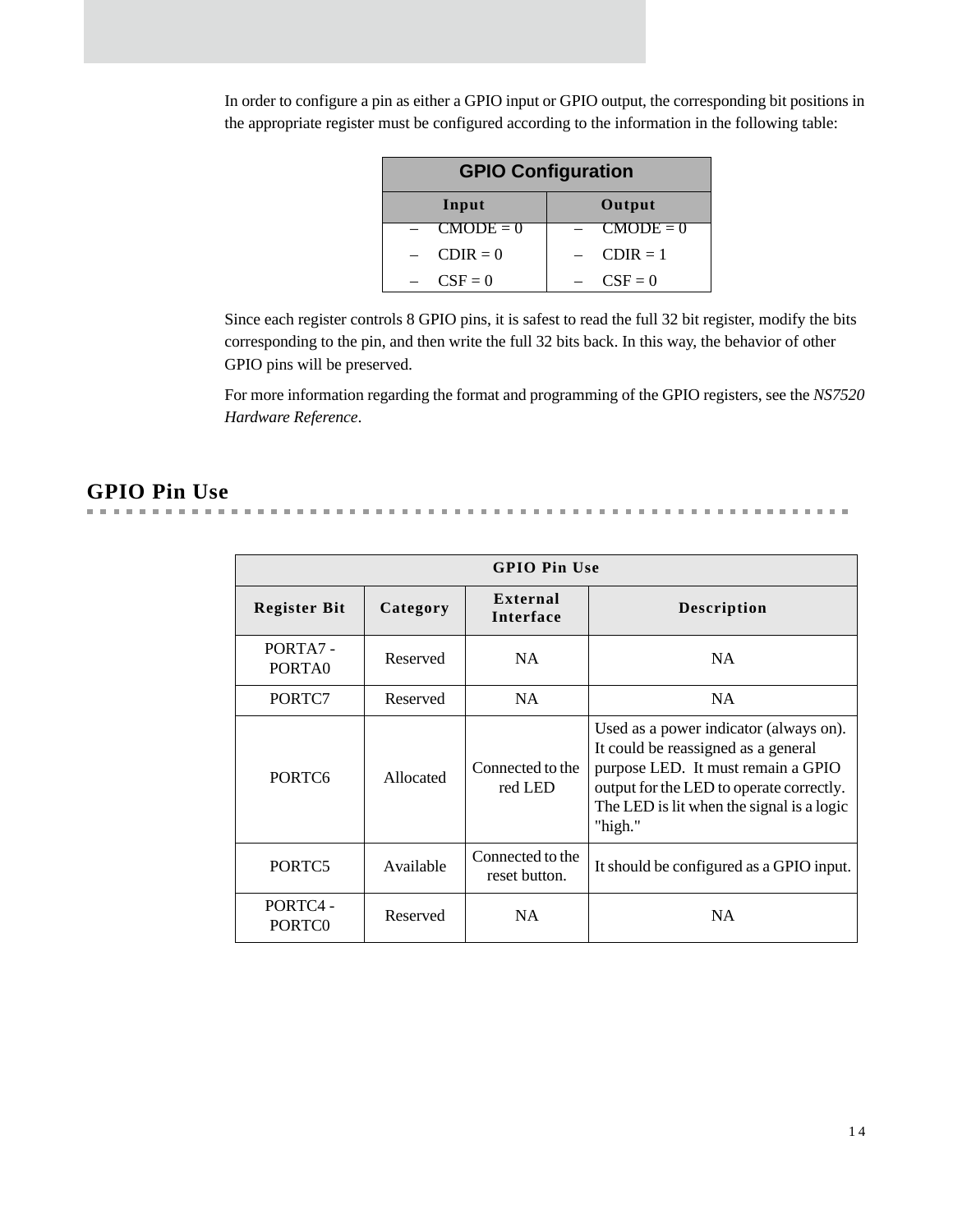### <span id="page-14-5"></span><span id="page-14-1"></span><span id="page-14-0"></span>**General information**

The device server has two types of LEDs:

. . . . . . . . . . . . . . . .

- **EDs** connected directly to GPIO pins on the processor and controlled directly in software
- LEDs connected to other hardware components (normally the Ethernet hardware) and not directly programmable by the operating system

The development kit supplies software to control the LEDs. This behavior can often be modified by manipulating the LED table in the BSP code. See gpio.c for details.

**CONTRACTOR** 

As with any GPIO output, the GPIO register must be properly configured in order to assert values on the pin. The appropriate bits should be configured as:

- $CMODE = 0$
- $CDIR = 1$
- $CSF=0$

#### <span id="page-14-2"></span>**About LEDs**

The device server has three LEDs:

- The green LED is wired directly to the Ethernet hardware and indicates that a link has been established.
- The yellow LED is wired directly to the Ethernet hardware and signals Ethernet activity.
- The red LED is software programmable. It is wired to processor GPIO register bit PORTC6. The LED is wired to be active high. The development kit software is implemented by default so that this LED reflects "power" (and is, therefore, always lit).

<span id="page-14-3"></span>**Flash** 

### <span id="page-14-4"></span>**General Information**

Digi Connect SP and Digi Connect Wi-SP device servers each have 4 MB of flash memory, which is controlled by chip select 0, located at 0x02000000.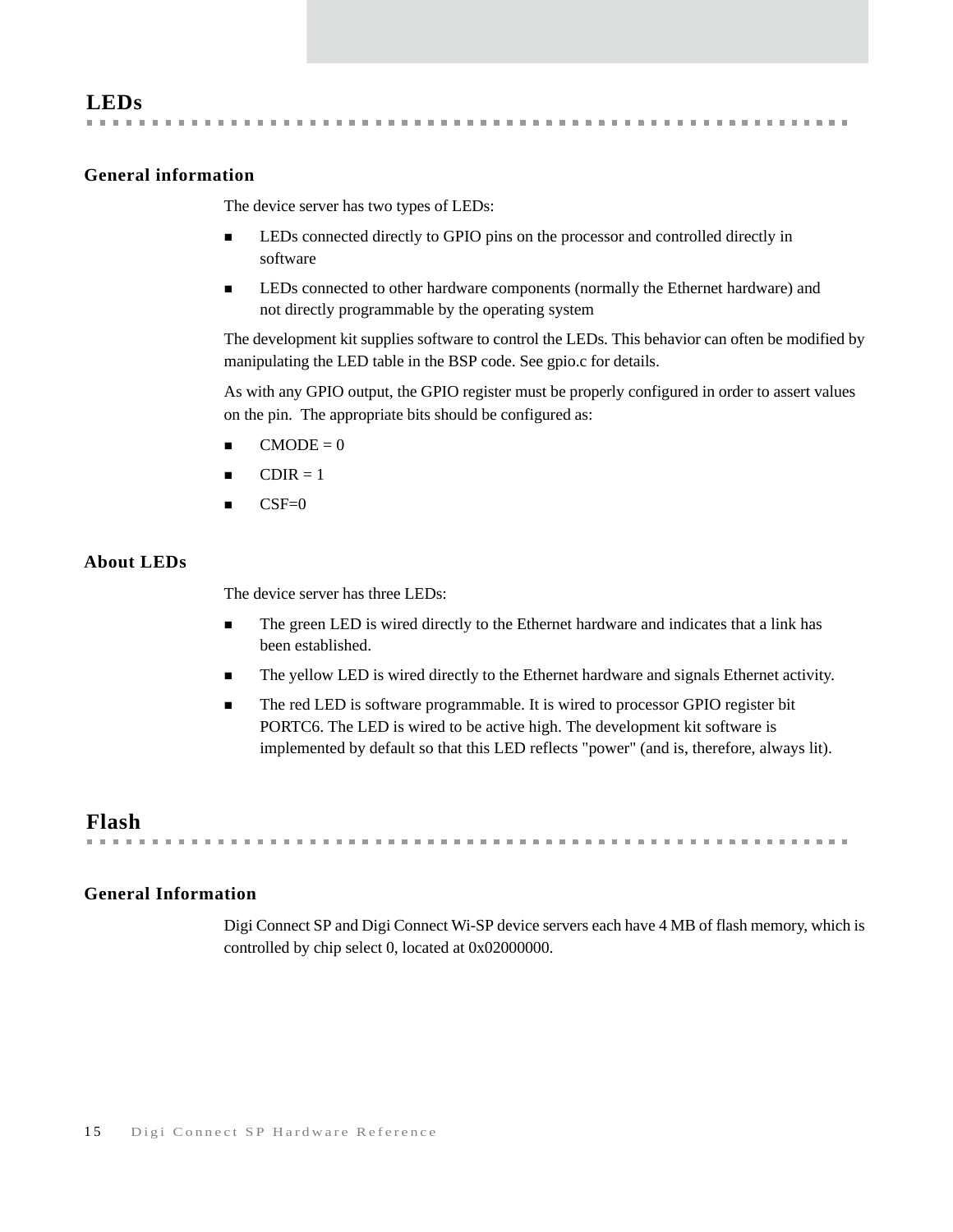## <span id="page-15-0"></span>**Memory**

 $\mathbb{R}^d$ 

 $\sim$ 

Digi Connect SP and Digi Connect Wi-SP device servers each have 16 MB of SDRAM memory, which is controlled by chip select 1, located at 0x00000000 in the processor address space and aliased at 0x04000000 and 0x08000000. The application program (EOS) is loaded at address 0x08080000.

<span id="page-15-2"></span><span id="page-15-1"></span>**Reset Button**

The device servers have a push button connected to a GPIO pin. This pin is named "/INIT." In the processor, the GPIO register bit associated with "/INIT" is PORTC5. The GPIO pin will read as high normally, and low when the button is pushed. See ["Reset Button" on page 8](#page-7-2) for the external location.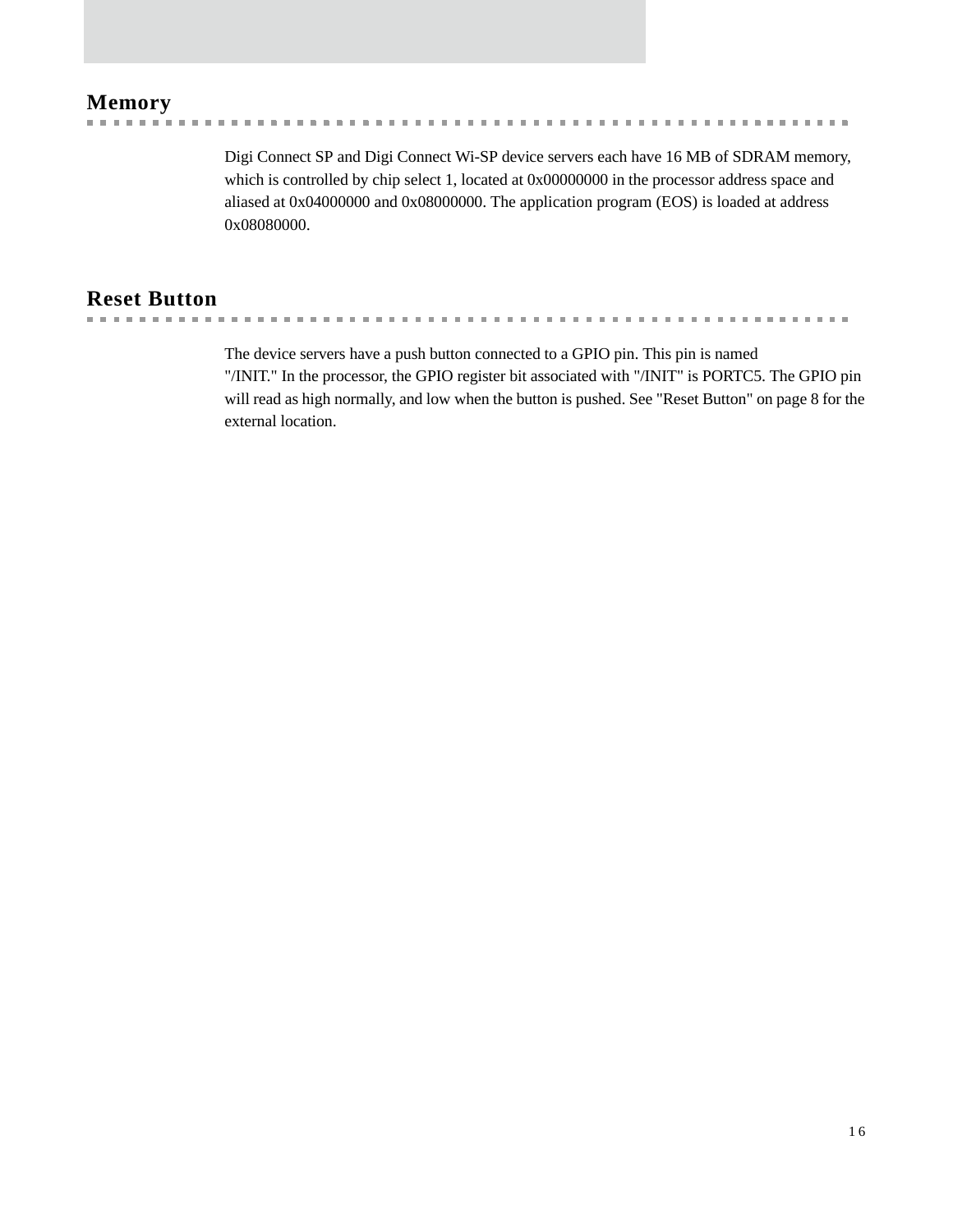# <span id="page-16-0"></span>*Specifications*

### **APPENDIX A**

## <span id="page-16-1"></span>**Network Interfaces**

### **Digi Connect SP**

- $\blacksquare$  RJ-45 connector
- $10/100$ Base-T
- Half- and full-duplex support

### **Digi Connect Wi-SP**

- Standard: IEEE 802.11b
- Data Rate: Up to 11 Mbps with automatic fallback
- WEP (64-bit and 128-bit encryption)
- WPA (Wi-Fi Protected Access)/WPA2/802.11i
- $\blacksquare$  Frequency: 2.4 GHz
- Modulation: CCK (11/5 Mbps), DQPSK (2 Mbps), DBPSK (1 Mbps)
- Transmit power: 16 dBm typical
- Receive sensitivity:
	- 1Mbps: -92 dBm
	- 2Mbps: -89 dBm
	- 5.5Mbps: -87 dBm
	- 11Mbps: -82 dBm
- Antenna connector: RP-SMA
- $\blacksquare$  10/100Base-T auto-sensing
- Half- and full-duplex support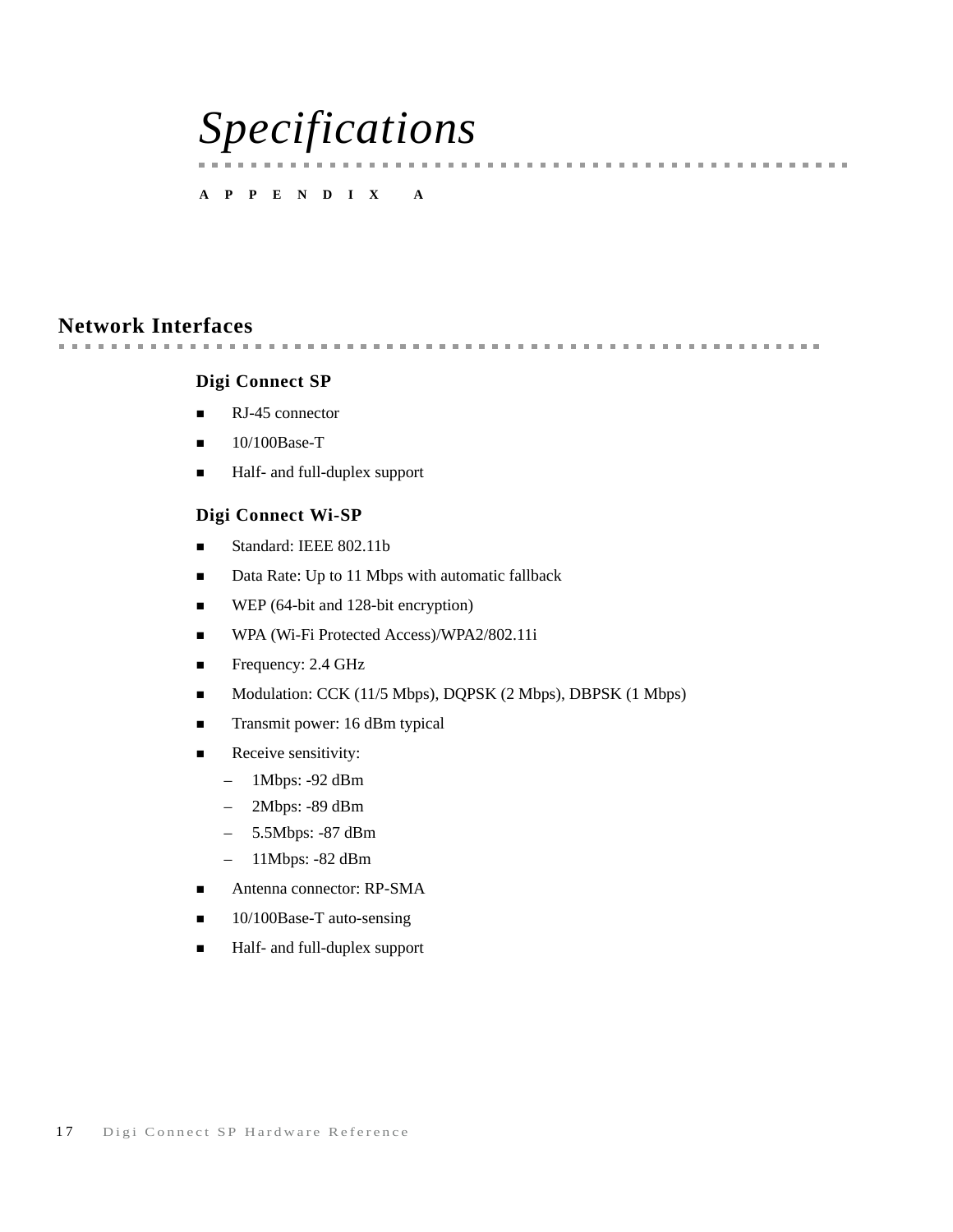## <span id="page-17-0"></span>**Serial Interface**

One EIA-232/422/485 switch-selectable serial port with full modem control.

## <span id="page-17-1"></span>**Data Rates (bps)**

. . . . . . . . . . . . . . .

> 50, 110, 134, 150, 200, 300, 600, 1200, 2400, 3600, 4800, 9600, 19200, 38400, 57600, 115200, 230400

<span id="page-17-2"></span>**Flow Control Options**

RTS/CTS, XON/XOFF, None

**CONTRACTOR** 

## <span id="page-17-3"></span>**Environmental**

|                            | Digi Connect SP                                                                | Digi Connect Wi-SP                                                                    |
|----------------------------|--------------------------------------------------------------------------------|---------------------------------------------------------------------------------------|
| <b>Ambient Temperature</b> | $-40^{\circ}$ F to $185^{\circ}$ F<br>$(-40^{\circ}C \text{ to } 85^{\circ}C)$ | $-4$ <sup>o</sup> F to 185 <sup>o</sup> F<br>$(-20^{\circ}C \text{ to } 85^{\circ}C)$ |
| <b>Storage Temperature</b> | $-40^{0}$ F to 257 <sup>0</sup> F<br>$(-40^0C \text{ to } 125^0C)$             |                                                                                       |
| Humidty                    | 5% to 90%                                                                      |                                                                                       |
| Altitude                   | 12000 feet<br>$(3657.60$ meters)                                               |                                                                                       |

## <span id="page-17-4"></span>**Power Requirements**

**Note:** The Digi Connect SP and Digi Connect Wi-SP must be powered by a Listed LPS or Class II power supply rated 9-30 VDC, 0.37 A minimum.

. . . . . . . . . . . . . . . .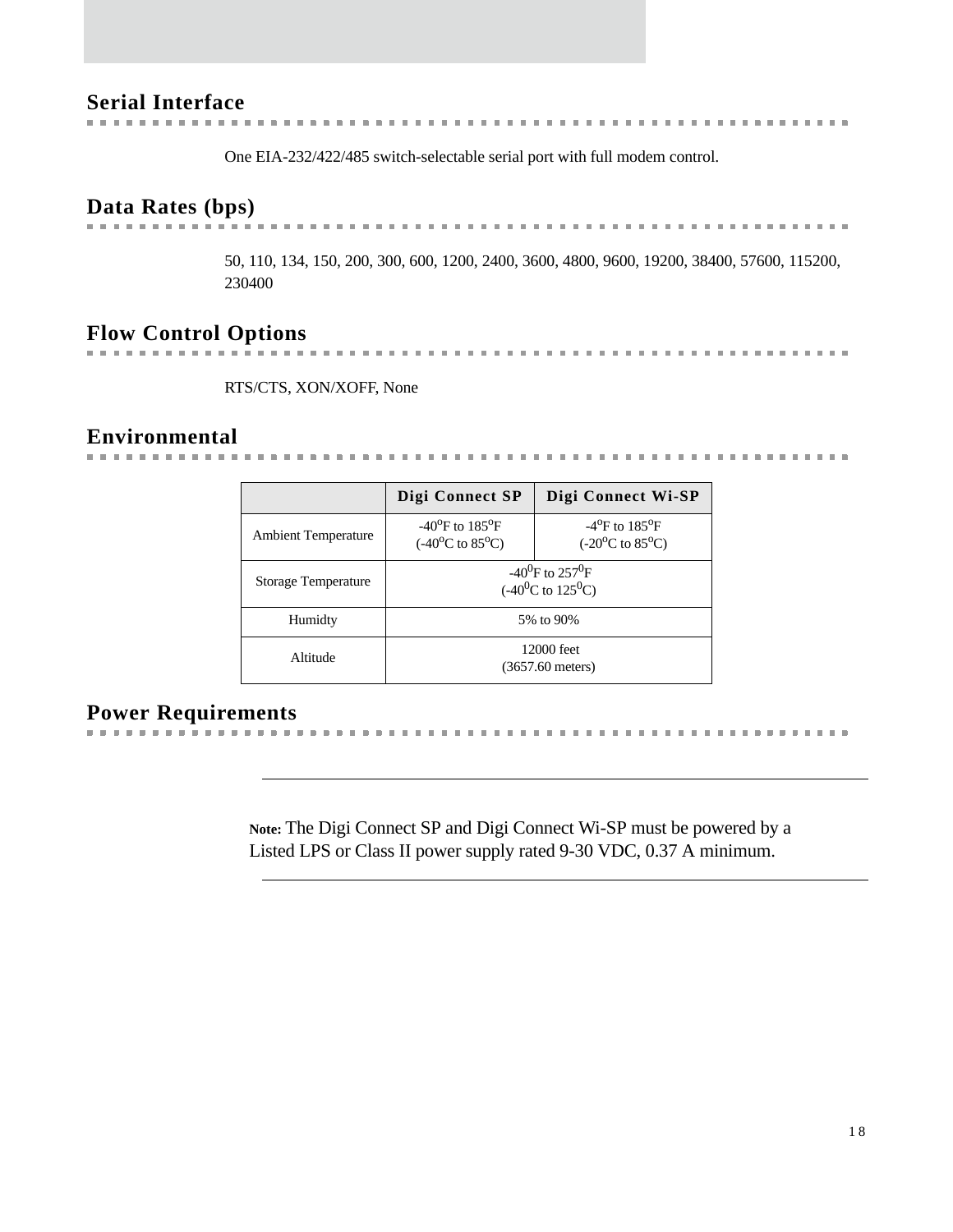## <span id="page-18-0"></span>**Mechanical**

### *Digi Connect SP*

Length:  $3.876$  inches  $(9.846 \text{ cm})$ 

- Width:  $1.680$  inches  $(4.267 \text{ cm})$
- $\blacksquare$  Height: 0.999 inches (2.537 cm)
- $\blacksquare$  Unit Weight: 2.29 oz (64.92 g)

#### *Digi Connect Wi-SP*

- Length:  $3.876$  inches ( $9.846$  cm)
- Width: 1.680 inches  $(4.267 \text{ cm})$
- $\blacksquare$  Height: 0.999 inches (2.537 cm)
- **Unit Weight:**  $1.968$  oz ( $55.792$  g)
- Antenna: .408 oz (11.567 g)
- Total Unit with Antenna: 2.376 oz (67.359 g)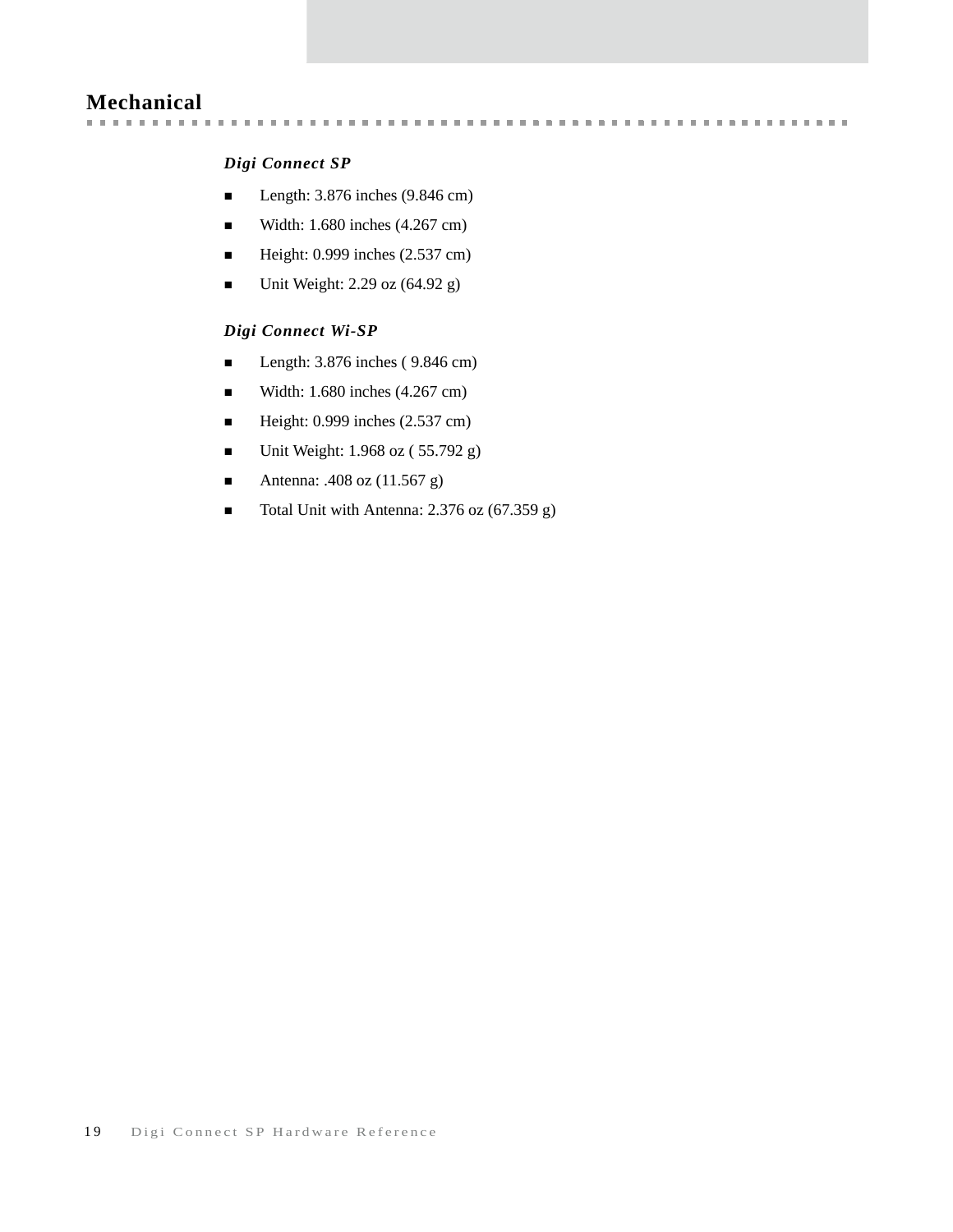## <span id="page-19-0"></span>**Antenna Information**

## <span id="page-19-1"></span>**Antenna Strength**

The following diagram demonstrates the strength of the signal received by the antenna on both a horizontal and vertical plane. The diagram shows the magnetic field when the antenna is in a vertical position. The red line represents the horizontal plane and the dotted green lined represents the vertical plane. You can see in the illustration that at 90degrees, the signal strength is (as expected) 0.

. . . . . . . . . . . .

 $\sim$  $\sim$ 

#### **Radiation Patterns**

**CONTRACTOR** 



<span id="page-19-2"></span>**Antenna Details**

| Antenna<br><b>Description</b> | <b>Dipole</b>       | <b>Desktop</b>     |
|-------------------------------|---------------------|--------------------|
| Part Number                   | DC-ANT-24DP         | DC-ANT-24DT        |
| Frequency                     | $2.4 - 2.5$ GHz     | $2.4 - 2.5$ GHz    |
| Power Output                  | 2 W                 | 1 W                |
| DB Gain                       | 2 dBi               | $1.8$ dBi          |
| VSWR                          | $\epsilon$ or = 2.0 | $1.92 \text{ max}$ |
| Dimension                     | $10.0x108.5$ mm     | 105x4.5mm          |
| Weight                        | 10.5 <sub>g</sub>   | 11g                |
| Connector                     | <b>RP-SMA</b>       | RP-SMA             |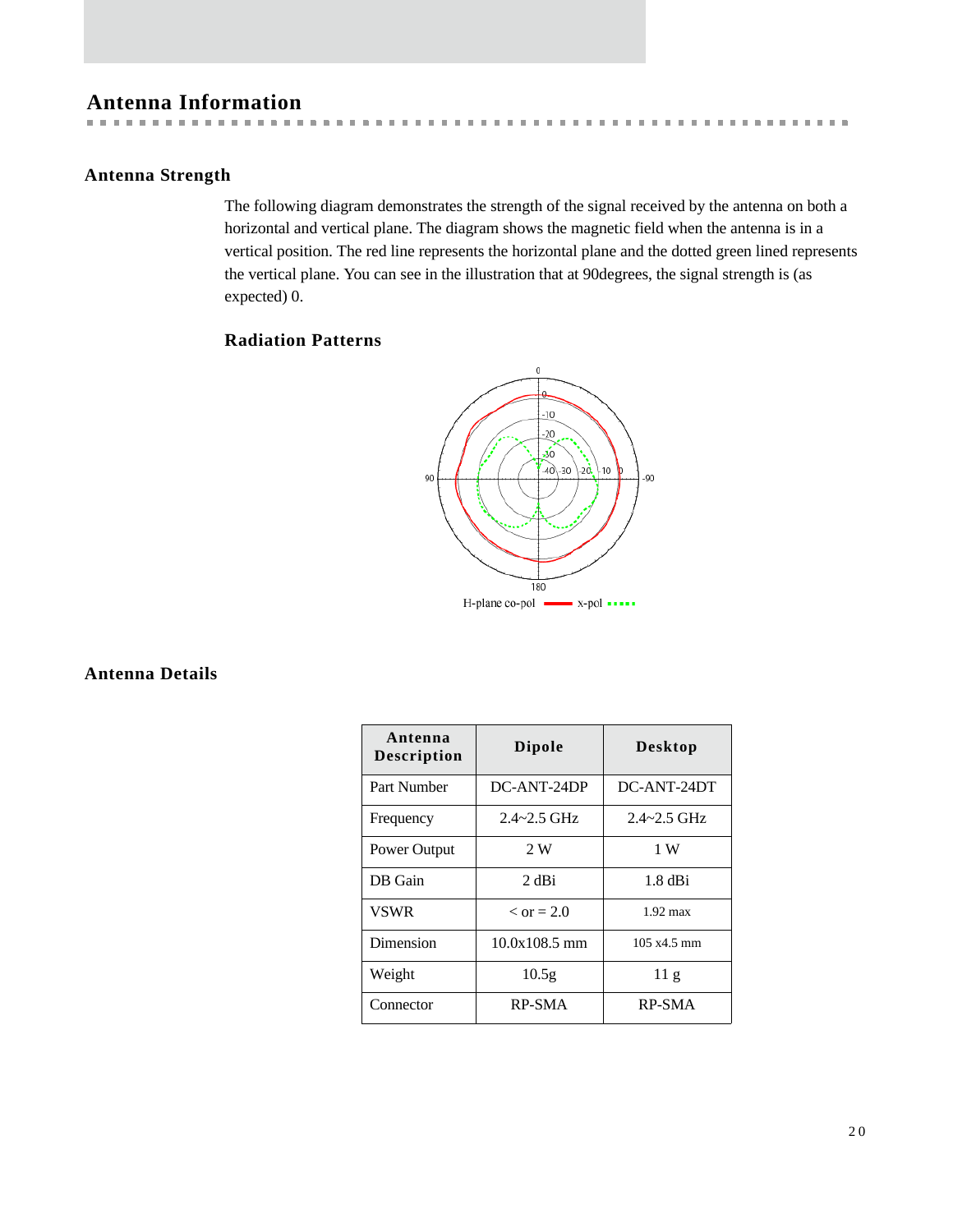#### **Antenna Restriction in North America**

Only antennae of the same type listed on the FCC grant, with equal or lower antenna gain, may be used with the Digi Connect Wi-SP.

## *Desktop Antenna Dimensions*

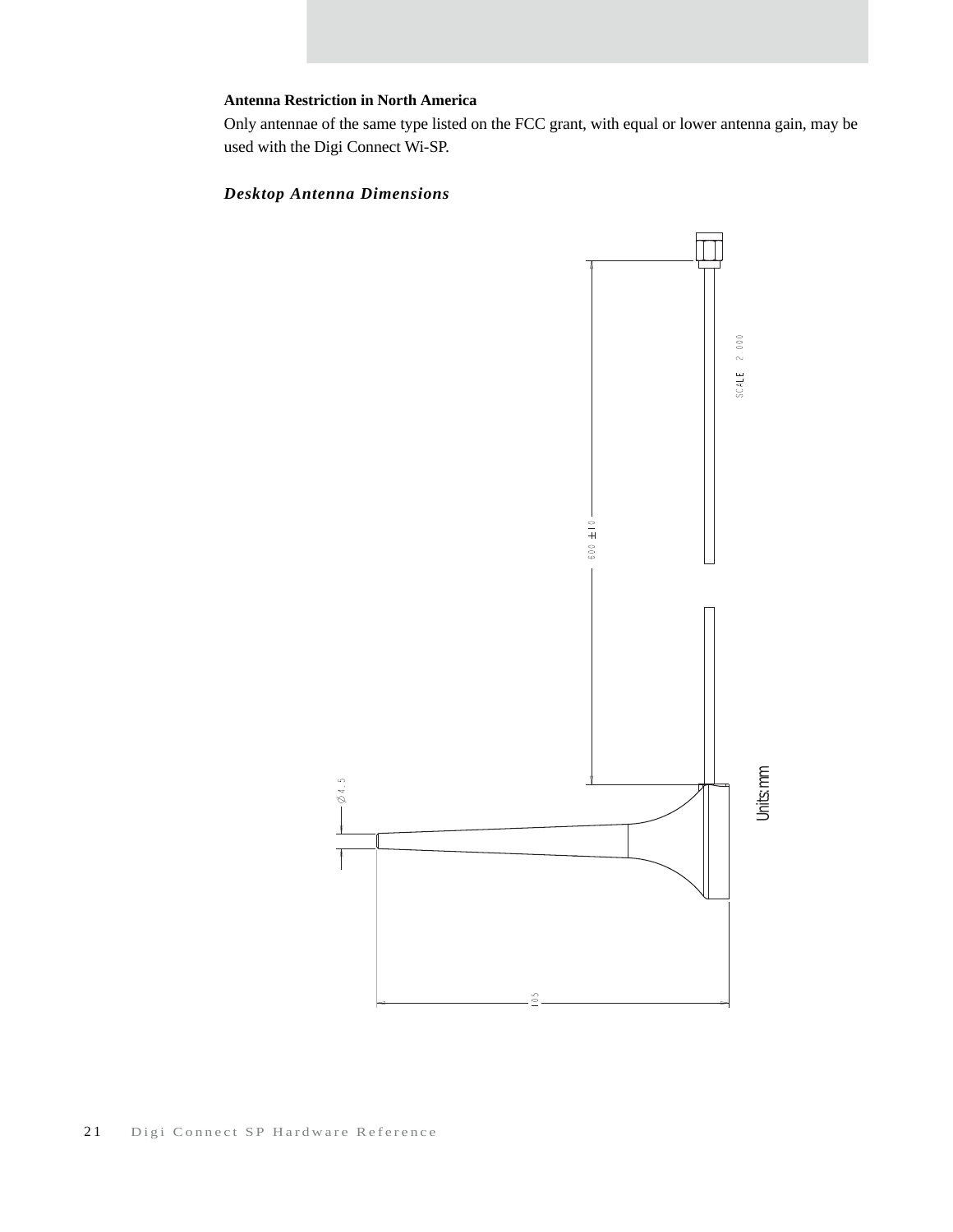*Dipole Antenna Dimensions*

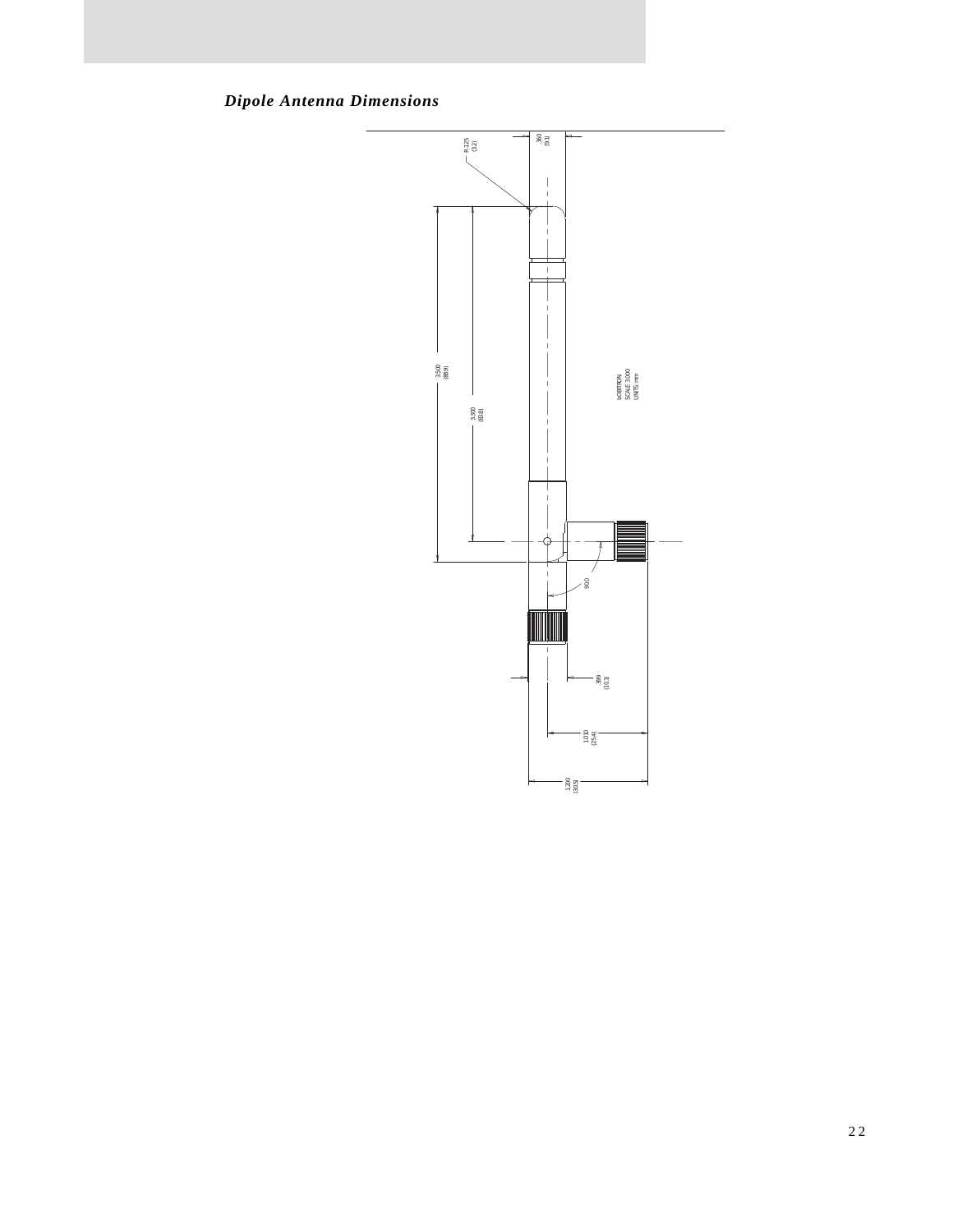## <span id="page-22-0"></span>**RF Exposure Statement**

The Digi Connect Wi-SP device complies with the RF exposure limits for humans as called out in RSS-102. It is exempt from RF evaluation based on its operating frequency of 2400 MHz, and effective radiated power of less than (<) 400 milliwatts. This would be less than the 3 watt requirement for a mobile device (>20 cm separation) operating at 2400 MHz.

. . . . . . . . . . .

In order to comply with FCC RF exposure limits, dipole antenna should be located at a minimum distance of 7.9 inches (20 cm) or more from the body of all persons.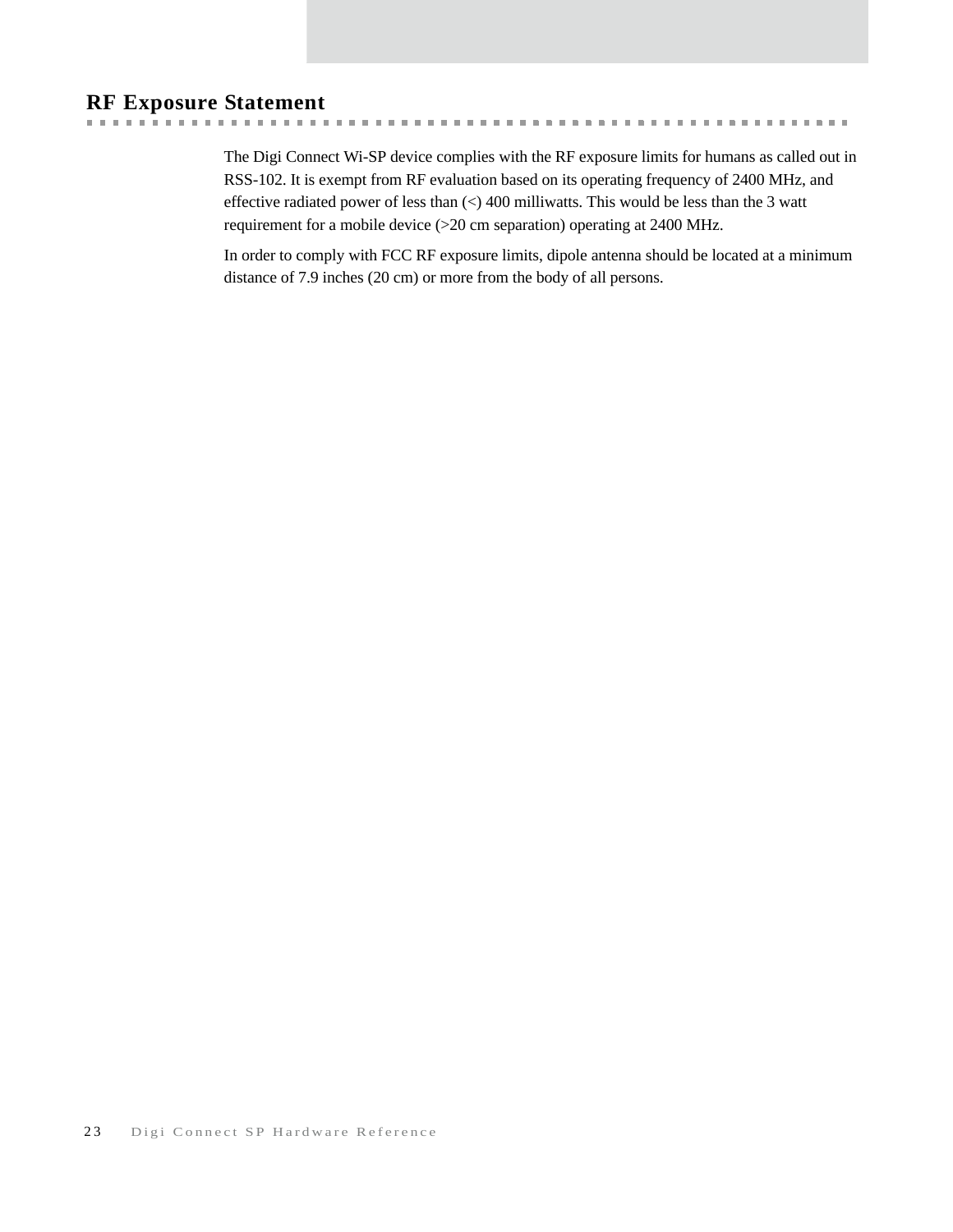<span id="page-23-0"></span>**Overlay Specifications** The following specifications are for the product overlays.

*Digi Connect Wi-SP*

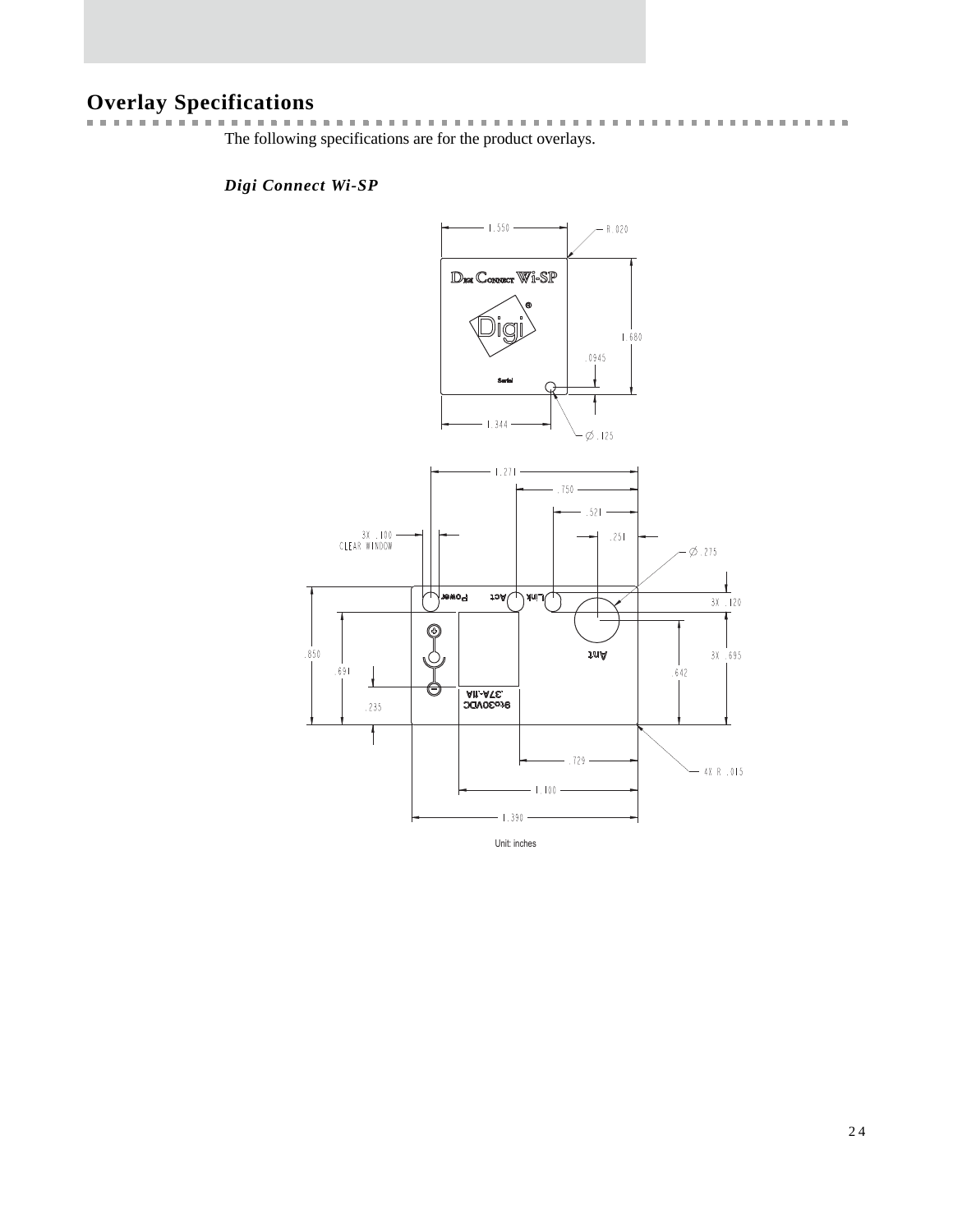*Digi Connect SP*

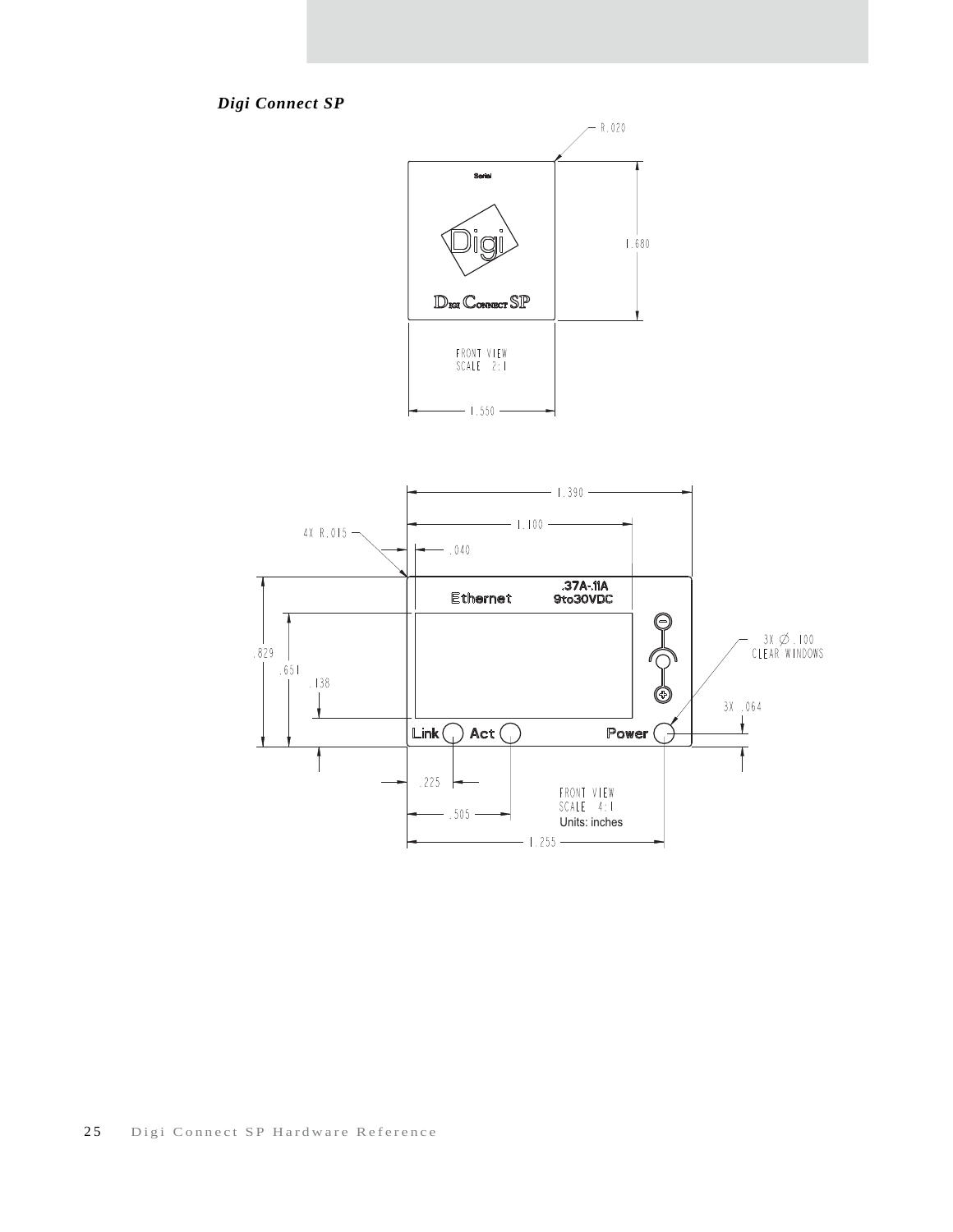# <span id="page-25-0"></span>*Certifications*

#### **APPENDIX B**

These products comply with the following standards.

<span id="page-25-1"></span>**FCC Part 15 Class A** 

## <span id="page-25-2"></span>**Radio Frequency Interference (RFI) (FCC 15.105(a)**

The Digi Connect SP and Digi Connect Wi-SP have been tested and found to comply with the limits for Class A digital devices pursuant to Part 15 of the FCC Rules. These limits are designed to provide reasonable protection against harmful interference when the equipment is operated in a commercial environment. This equipment generates, uses, and can radiate radio frequency energy, and if not installed and used in accordance with the instruction manual, may cause harmful interference to radio communications. Operation of this equipment in a residential area is likely to cause harmful interference in which the user will be required to correct the interference at his own expense.

#### <span id="page-25-3"></span>**Labeling Requirements (FCC 15.19)**

This device complies with Part 15 of FCC rules. Operation is subject to the following two conditions: (1) this device may not cause harmful interference, and (2) this device must accept any interference received, including interference that may cause undesired operation.

#### <span id="page-25-4"></span>**Modifications (FCC 15.21)**

Changes or modifications to this equipment not expressly approved by Digi may void the user's authority to operate this equipment.

#### <span id="page-25-5"></span>**Cables (FCC 15.27)**

Shielded cables *must* be used to remain within the Class A limitations.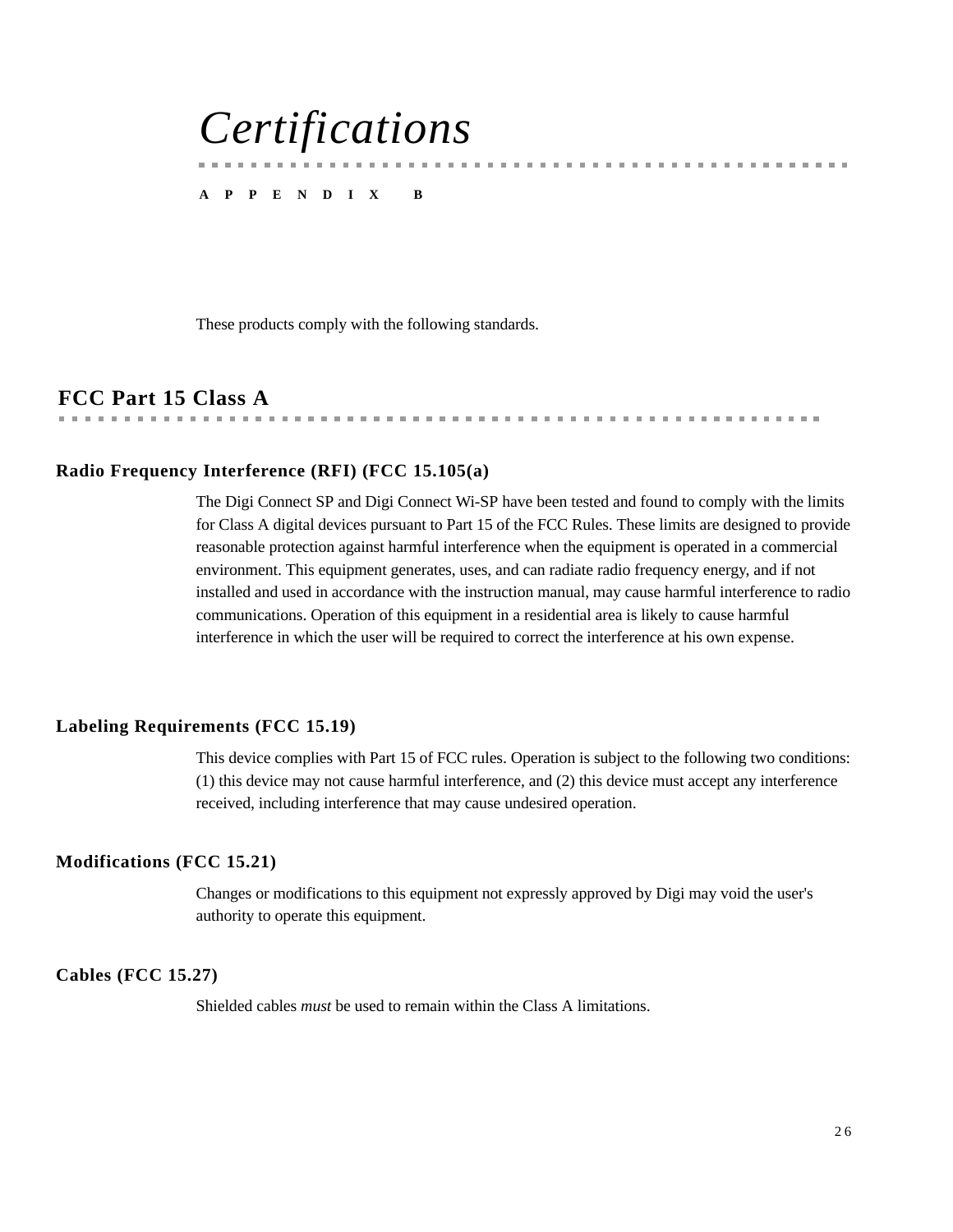## <span id="page-26-0"></span>**Industry Canada**

This digital apparatus does not exceed the Class A limits for radio noise emissions from digital apparatus set out in the Radio Interference Regulations of the Canadian Department of Communications.

. . . . . . . . . . . .

*A B B A B A B A* 

**. . . . . . . . . . . . .** .

**COLLECT** 

Le present appareil numerique n'emet pas de bruits radioelectriques depassant les limites applicables aux appareils numeriques de la class A prescrites dans le Reglement sur le brouillage radioelectrique edicte par le ministere des Communications du Canada.

## <span id="page-26-1"></span>**International EMC Standards**

 $\mathbf{m}=\mathbf{m}$ 

**COLLECT** 

| <b>Standards</b> | <b>Digi Connect SP</b> | Digi Connect<br>Wi-SP                          |  |
|------------------|------------------------|------------------------------------------------|--|
| <b>Emissions</b> | <b>AS/NZS 3548</b>     | <b>AS/NZS 3548 CISPR 22</b>                    |  |
|                  |                        | FCC Part 15 Subpart C<br>(FCC ID: MCQ-50M1312) |  |
|                  |                        | IC RSS 210 (IC:1846A-50M1312)                  |  |
|                  | <b>ICES-003</b>        |                                                |  |
|                  | EN 55022               |                                                |  |
|                  | EN 61000-3-2           |                                                |  |
|                  | EN 61000-3-3           |                                                |  |
|                  | EN 301 489-3           |                                                |  |
|                  | EN 300 328             |                                                |  |
|                  | <b>VCCI</b>            |                                                |  |
| <b>Immunity</b>  | EN 55024               |                                                |  |
| <b>Safety</b>    | UL 60950-1             |                                                |  |
|                  | CSA 22.2 No. 60950--1  |                                                |  |
|                  | EN 60950               |                                                |  |

The Digi Connect SP and Digi Connect Wi-SP meet the following standards.

. . . . . . . .